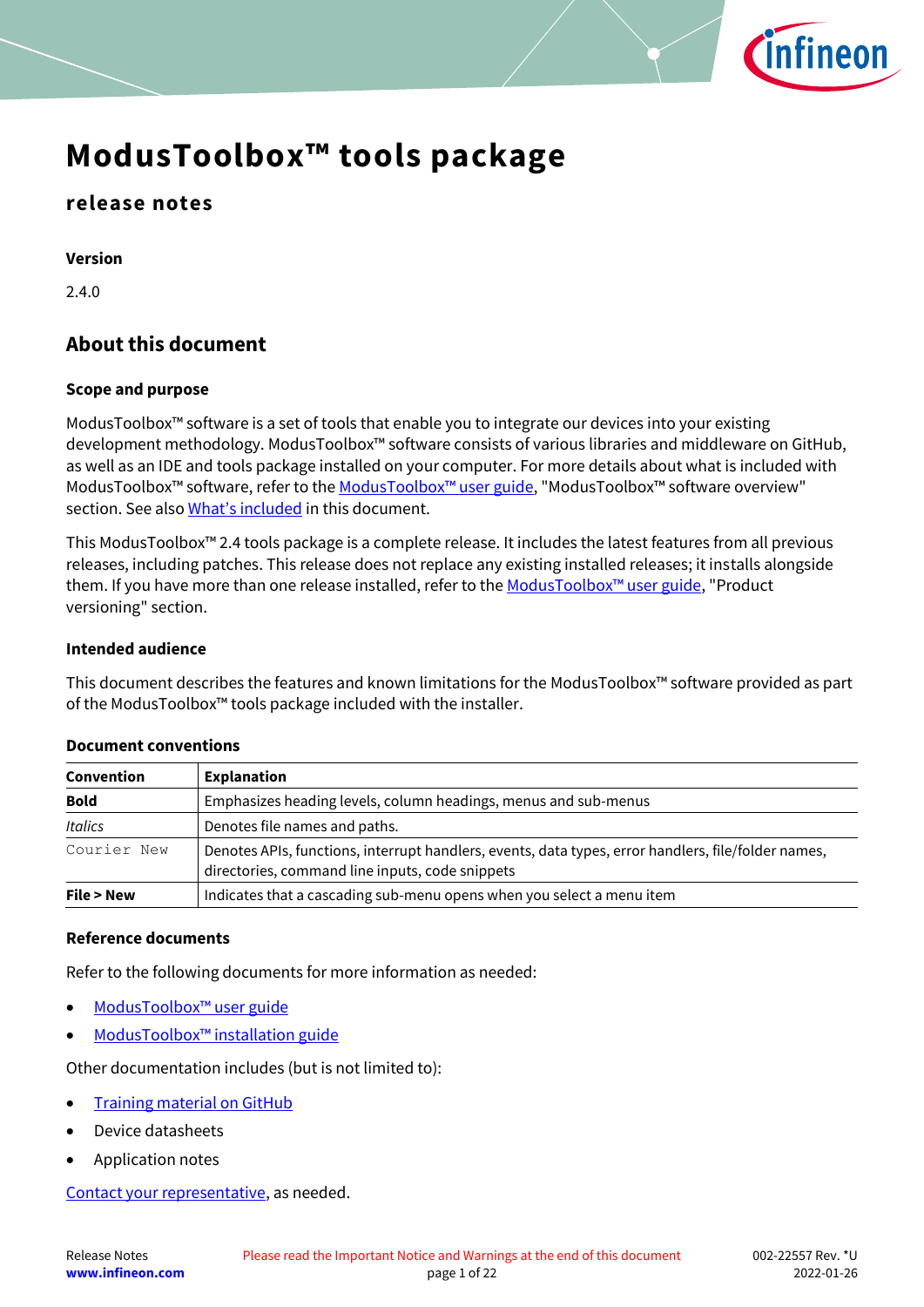

### **Table of contents**

| 1                       |  |
|-------------------------|--|
| 1.1                     |  |
| 1.2                     |  |
| 1.3                     |  |
| 1.4                     |  |
| 1.5                     |  |
| 1.6                     |  |
| 1.7                     |  |
| 1.8                     |  |
| 1.9                     |  |
| 1.10                    |  |
| 1.11                    |  |
| 1.12                    |  |
| $\overline{2}$          |  |
| 2.1                     |  |
| 2.2                     |  |
| 2.3                     |  |
| $\overline{\mathbf{3}}$ |  |
| 3.1                     |  |
| 3.2                     |  |
| 4                       |  |
| 4.1                     |  |
| 4.2                     |  |
| 4.3                     |  |
| 4.4                     |  |
| 4.5                     |  |
| 4.6                     |  |
| 4.7                     |  |
| 4.8                     |  |
| 4.9                     |  |
| 4.10                    |  |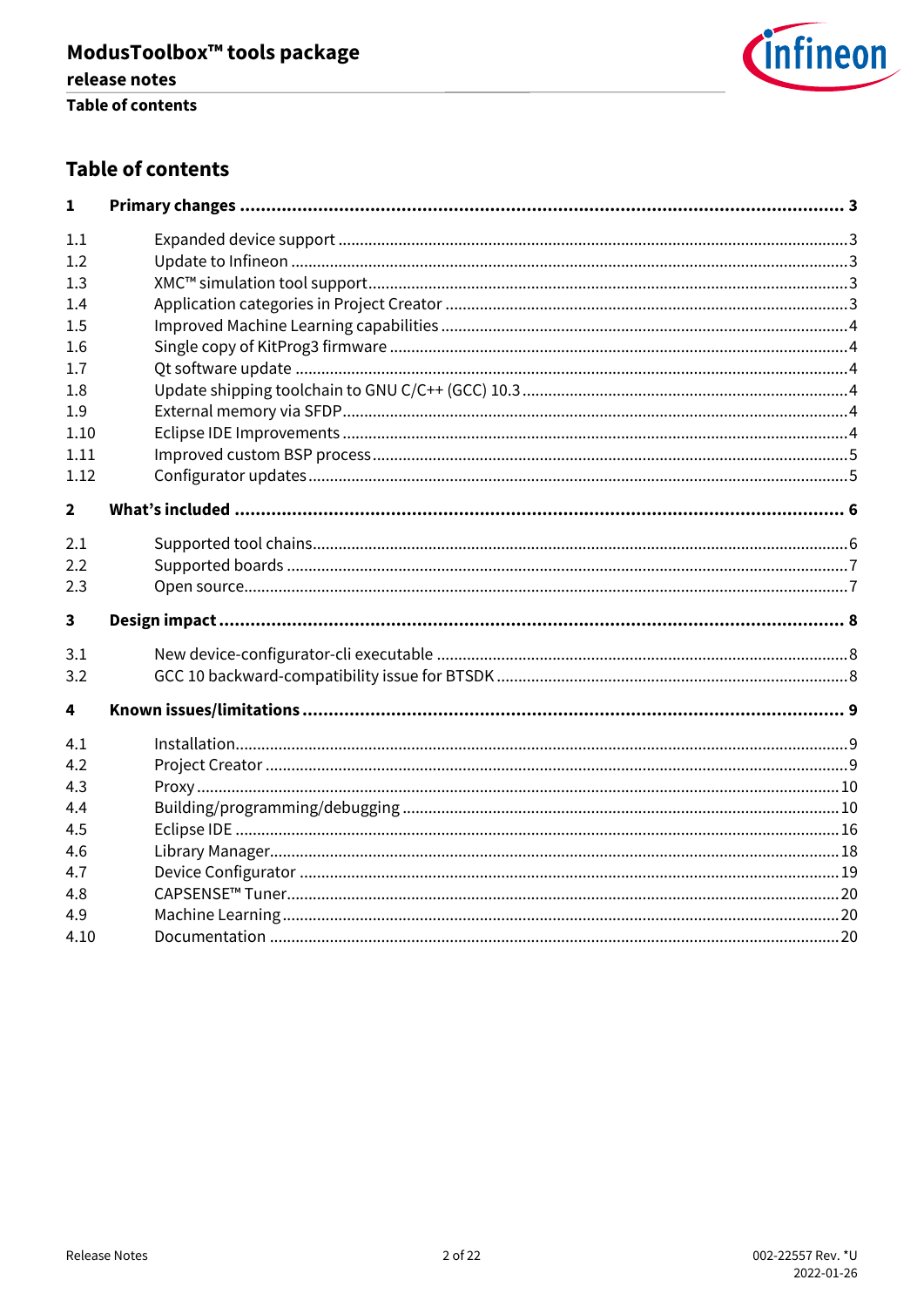

**Primary changes**

## <span id="page-2-0"></span>**1 Primary changes**

This release of the ModusToolbox™ tools package includes the following updates and features:

### <span id="page-2-1"></span>**1.1 Expanded device support**

Look for announcements about new devices being released in the coming months. We've updated our tools to support these devices, and they will automatically become available in the tools when they're released.

### <span id="page-2-2"></span>**1.2 Update to Infineon**

Cypress was acquired by Infineon Technologies over a year ago, and we've been updating our tools and libraries to be part of the Infineon ecosystem. This includes:

- **GitHub** [\(https://github.com/Infineon\)](https://github.com/Infineon): All code examples and libraries have been migrated to Infineon. This change is transparent in the tools, so there is nothing you need to do. However, just be aware of the change in case you're looking for something.
- **Downloads**: You can now download the ModusToolbox™ tools package from the Infineon toolbox located at [https://www.infineon.com/cms/en/tools/landing/infineontoolbox.html.](https://www.infineon.com/cms/en/tools/landing/infineontoolbox.html) Plus, you can still download the package as usual fro[m https://www.cypress.com/products/modustoolbox.](https://www.cypress.com/products/modustoolbox)

### <span id="page-2-3"></span>**1.3 XMC™ simulation tool support**

You can now create a ModusToolbox™ application for devices that are supported by the XMC™ simulation tool. We automatically generate a simulation .tgz file as part of the post-build process. After the build is complete, you can upload the .tgz file to the simulation web application [\(https://design.infineon.com/tinaui/designer.php\)](https://design.infineon.com/tinaui/designer.php).

### <span id="page-2-4"></span>**1.4 Application categories in Project Creator**

The Project Creator tool now lists the various applications by category for easier browsing:

| Project Creator 1.40 - Select Application                                                                                                                                                                                                                                                                                                  |                               |  |  |  |
|--------------------------------------------------------------------------------------------------------------------------------------------------------------------------------------------------------------------------------------------------------------------------------------------------------------------------------------------|-------------------------------|--|--|--|
| Settings<br>Help                                                                                                                                                                                                                                                                                                                           |                               |  |  |  |
| Application(s) Root Path: C:/Users/follettcj/mtw2.4/5544/hw                                                                                                                                                                                                                                                                                |                               |  |  |  |
| Target IDE:                                                                                                                                                                                                                                                                                                                                | Eclipse IDE for ModusToolbox™ |  |  |  |
| <b>MImport 了 家 日</b><br>Search                                                                                                                                                                                                                                                                                                             |                               |  |  |  |
| <b>Template Application</b><br>- New Application Name<br><b>Bluetooth</b><br><b>Getting Started</b><br><b>Empty BTSDK App</b><br><b>WICED BTSDK Tools</b><br>Peripherals<br>CYW208xx Data logger<br>HAI ADC<br>HAI GPIO<br><b>HAL I2C Master</b><br><b>HAL Low Power</b><br><b>HAL PUART</b><br><b>HAL PWM</b><br><b>HAL UART Raw Mode</b> |                               |  |  |  |
| <b>Test HCI Loopback</b><br><b>PWM GPIO</b>                                                                                                                                                                                                                                                                                                | Firmware Upgrade via HCI      |  |  |  |

You can still use the search and filter features to find the application you want. But if you don't know what you want, the category might help narrow it down.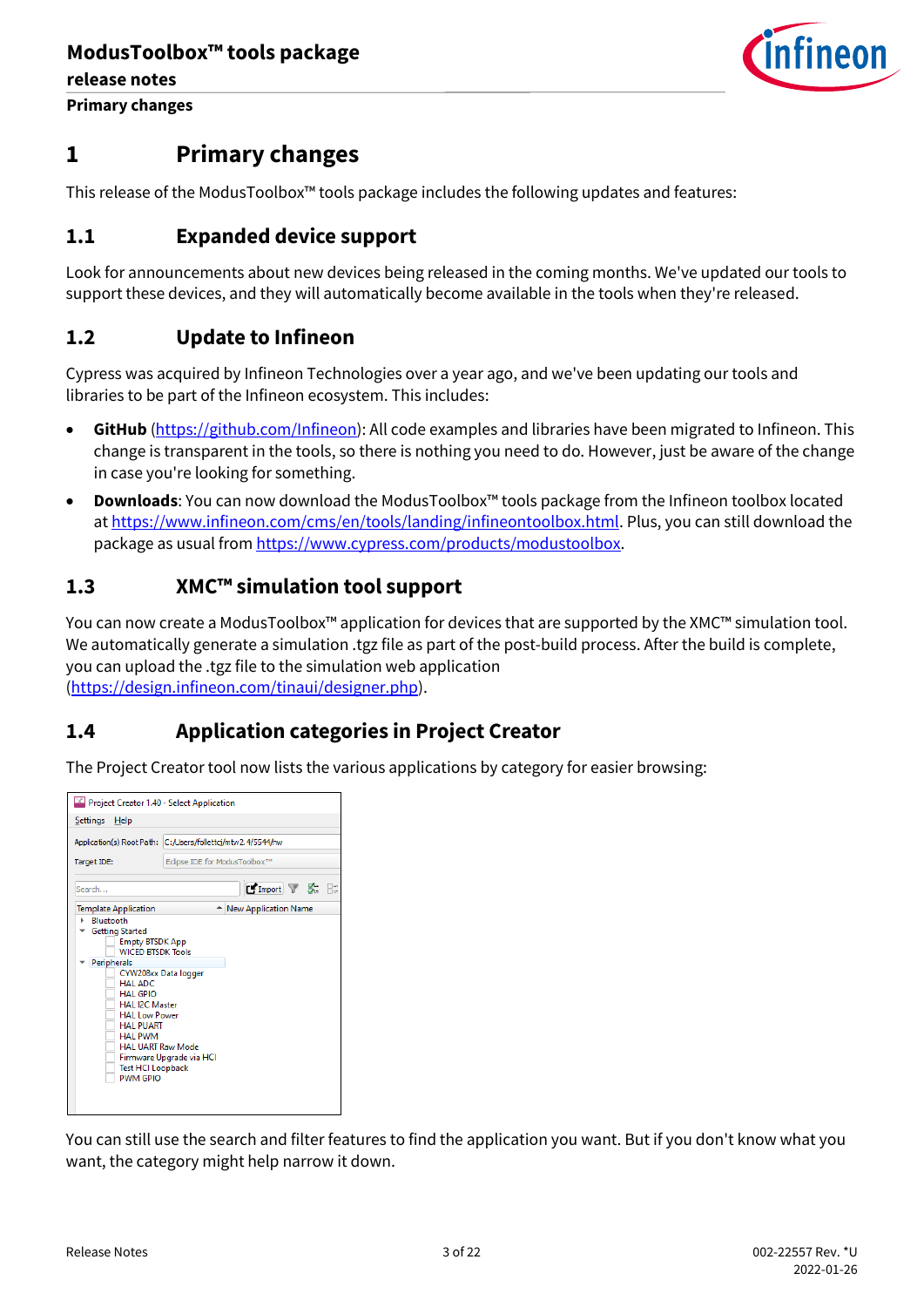**Primary changes**



### <span id="page-3-0"></span>**1.5 Improved Machine Learning capabilities**

This release includes Machine Learning features and improvements, including:

- Data streaming for on-device validation on target
- Size optimization option during model conversion
- Improved cycle count and accuracy for 8-bit models

### <span id="page-3-1"></span>**1.6 Single copy of KitProg3 firmware**

In previous releases, a few tools like the Device Firmware Update (DFU) Host tool and CAPSENSE™ Tuner provided separate instances of the KitProg3 firmware. With this release, there is now only one copy of KitProg3, and it is located in the following directory:

*<install\_dir>\ModusToolbox\tools\_2.4\kp-firmware*

### <span id="page-3-2"></span>**1.7 Qt software update**

We have updated the software version used to develop our GUI configurators and tools. For most users, there should be no impact. However, for **Linux users**, this update requires that you install an additional package called libxcb-xinerama0. Refer to the [ModusToolbox™ installation guide](http://www.cypress.com/ModusToolboxInstallGuide) for instructions as needed.

### <span id="page-3-3"></span>**1.8 Update shipping toolchain to GNU C/C++ (GCC) 10.3**

We have updated the GCC toolchain we include with our software to version 10.3. For most users, there should be no impact. However, if you are using the BTSDK, see the backward compatibility issue under [Design Impact.](#page-7-0)

### <span id="page-3-4"></span>**1.9 External memory via SFDP**

We have updated openOCD to support external serial memory flashing of PSoC™ 6 MCUs via the Serial Flash Discoverable Parameters (SFDP) standard to query the attached flash memory at runtime to determine how to communicate with the device, as well as get memory-specific data directly from the memory instead of configuring it in the QSPI Configurator.

### <span id="page-3-5"></span>**1.10 Eclipse IDE Improvements**

We have made a couple updates to the Eclipse IDE included with our software, including a Terminal view and an Import Application shortcut.

### **1.10.1 Integrated Terminal**

The new Terminal view in the Eclipse IDE console let's you access a command line terminal directly in the IDE. By default, the terminal uses your login shell on Linux and macOS, or the "modus-shell" Cygwin bash shell provided with your ModusToolbox™ tools installation on Windows. You can specify a different shell from **Window > Preferences > ModusToolbox™ Tools**.

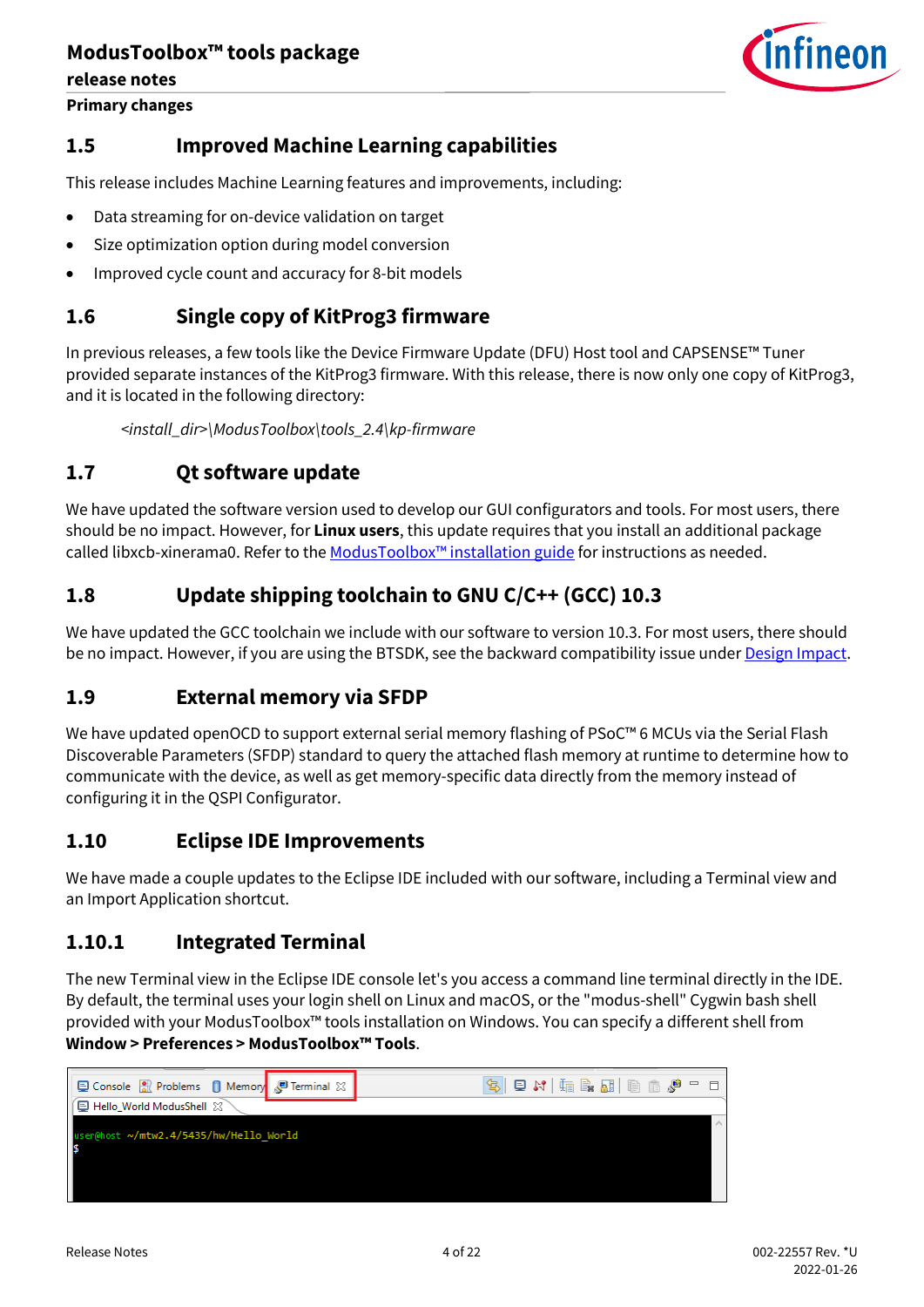

**release notes Primary changes**

### **1.10.2 Import Application shortcut**

In the Quick Panel, there is now a shortcut to the ModusToolbox™ application import option. This shortcut bypasses the standard Eclipse Import tool to make importing and application easier and more straightforward.

| $\qquad \qquad \Box$<br><b>X</b> Quick Panel<br>$\Box$                                                                                                                                                |                          | ■ Import Eclipse IDE for ModusToolbox™ Project                   |        |        | $\times$ |
|-------------------------------------------------------------------------------------------------------------------------------------------------------------------------------------------------------|--------------------------|------------------------------------------------------------------|--------|--------|----------|
| <b>Eclipse IDE for</b>                                                                                                                                                                                | Project information.     |                                                                  |        |        |          |
| ModusToolbox™                                                                                                                                                                                         |                          | Enter the directory of the ModusToolbox™ project to be imported. |        |        |          |
| $\blacktriangleright$ Start<br><b>New Application</b><br>$\times$<br><b>Import Application</b><br>Search Online for Code Examples<br>Search Online for Libraries and BSPs<br>ℰ<br>Refresh Quick Panel | <b>Project Location:</b> | C:\Users\XYZ\examples                                            |        | Browse |          |
|                                                                                                                                                                                                       | ?                        |                                                                  | Einish | Cancel |          |

### <span id="page-4-0"></span>**1.11 Improved custom BSP process**

We have updated the implementation of .*mtbx* files to provide better custom BSP support. Details for creating a custom BSP are provided in the ModusToolbox<sup>™</sup> user guide. The main difference is that the make import deps command is obsolete and no longer required. There is no issue with backward compatibility with previous releases.

### <span id="page-4-1"></span>**1.12 Configurator updates**

This release includes the following updates:

- Update EZ-PD™ Configurator from Beta to Production. The version provides multi-instance support.
- Update LIN Configurator from Beta to Production. This version provides multi-instance support, plus support to import LDF files format and import/export for NCF format.
- Update CAPSENSE™ Configurator and Tuner to support major version of CAPSENSE™ middleware and new devices.
- Update SegLCD Configurator due to backend changes.
- Update "Secure Policy" Configurator to configure the Scratch region address and size.
- Update USB Configurator to support PMG1 devices.
- Update Machine Learning (ML) Configurator to support ML 1.2, as well as to add **Undo/Redo** commands, **Optimization** drop-down, and support for Validate on Target.
- Update Device Configurator, Smart I/O, and cfg-backend-cli Performance improvements. See als[o Design](#page-7-0) [impact](#page-7-0) section.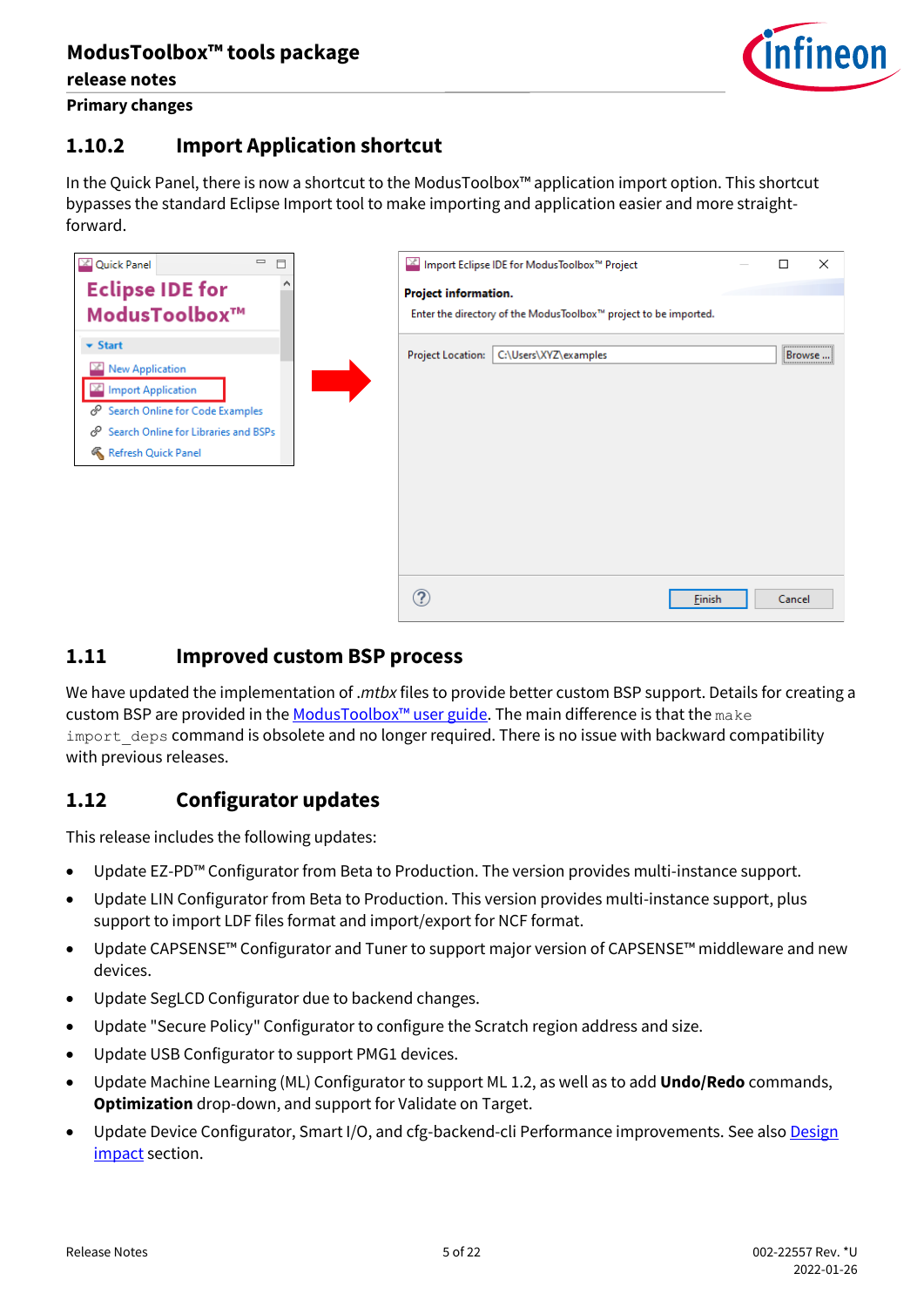

# <span id="page-5-0"></span>**2 What's included**

This release includes the following tools and versions:

| <b>Tool Name</b>                                   | <b>Current Release</b>          | <b>Previous Release (Patch)</b> |
|----------------------------------------------------|---------------------------------|---------------------------------|
| Bluetooth <sup>®</sup> Configurator                | 2.50                            | 2.30(2.40)                      |
| CAPSENSE <sup>™</sup> Configurator & Tuner         | 4.0                             | 3.15                            |
| <b>Configurator Backend CLI</b>                    | 3.10                            | 2.30                            |
| CyBridge                                           | 3.3.0                           | 3.2.0                           |
| cymcuelftool                                       | 1.0 (no change)                 | 1.0                             |
| cysecuretools                                      | 3.1.0                           | 3.0.0                           |
| Device Configurator                                | 3.10                            | 3.0                             |
| Device Firmware Update (DFU) Host Tool             | 1.50                            | 1.40                            |
| Eclipse IDE for ModusToolbox™                      | 2.4.0                           | 2.3.0                           |
| EZ-PD™ Configurator                                | 1.10                            | 1.0                             |
| Firmware Loader (fw-loader)                        | 3.3.0                           | 3.2.0                           |
| GCC                                                | 10.3.1                          | 9.3.1                           |
| GNU make Build System (tools-make)                 | 1.6.0                           | 1.2.0(1.5.0)                    |
| JRE                                                | 11.0 (no change)                | 11.0                            |
| KitProg3                                           | 2.30                            | 2.21                            |
| Library Manager                                    | 1.40                            | 1.30                            |
| <b>LIN Configurator</b>                            | 1.10                            | N/A(1.0)                        |
| ML Configurator                                    | 1.20                            | 1.0(1.10)                       |
| ML core tools and inference regression application | 1.2.0                           | 1.0(1.1.0)                      |
| modus-shell                                        | 1.3.0 (Windows)                 | 1.2.0 (Windows)                 |
|                                                    | 1.2.0 (Linux/macOS) (no change) | 1.2.0 (Linux/macOS)             |
| OpenOCD (ModusToolbox™-specific)                   | 4.3.0                           | 4.2.0                           |
| Project Creator                                    | 1.40                            | 1.30                            |
| Proxy Helper                                       | 1.2.0                           | 1.1.0                           |
| Python (for Windows)                               | 3.7.155                         | 3.7.137                         |
| <b>QSPI Configurator</b>                           | 3.0                             | 2.30                            |
| "Secure Policy" Configurator                       | 1.20                            | 1.10                            |
| Segment LCD Configurator                           | 1.40                            | 1.30                            |
| Smart I/O Configurator                             | 3.10                            | 3.0                             |
| <b>USB Configurator</b>                            | 2.40                            | 2.30                            |

### <span id="page-5-1"></span>**2.1 Supported tool chains**

The GCC Arm Embedded toolchain GCC 10.3 is installed with the ModusToolbox™ software. This toolchain has no use restrictions and does not require license activation (it is distributed under the terms of the GNU Public License).

Although not installed with ModusToolbox™ software, the build system also supports these tool chains for most applicationsand devices (see the application *README.md* file for applicable support):

- Arm compiler v6.11 (Windows and Linux hosts)
- IAR Embedded Workbench v8.32 minimum (Windows only)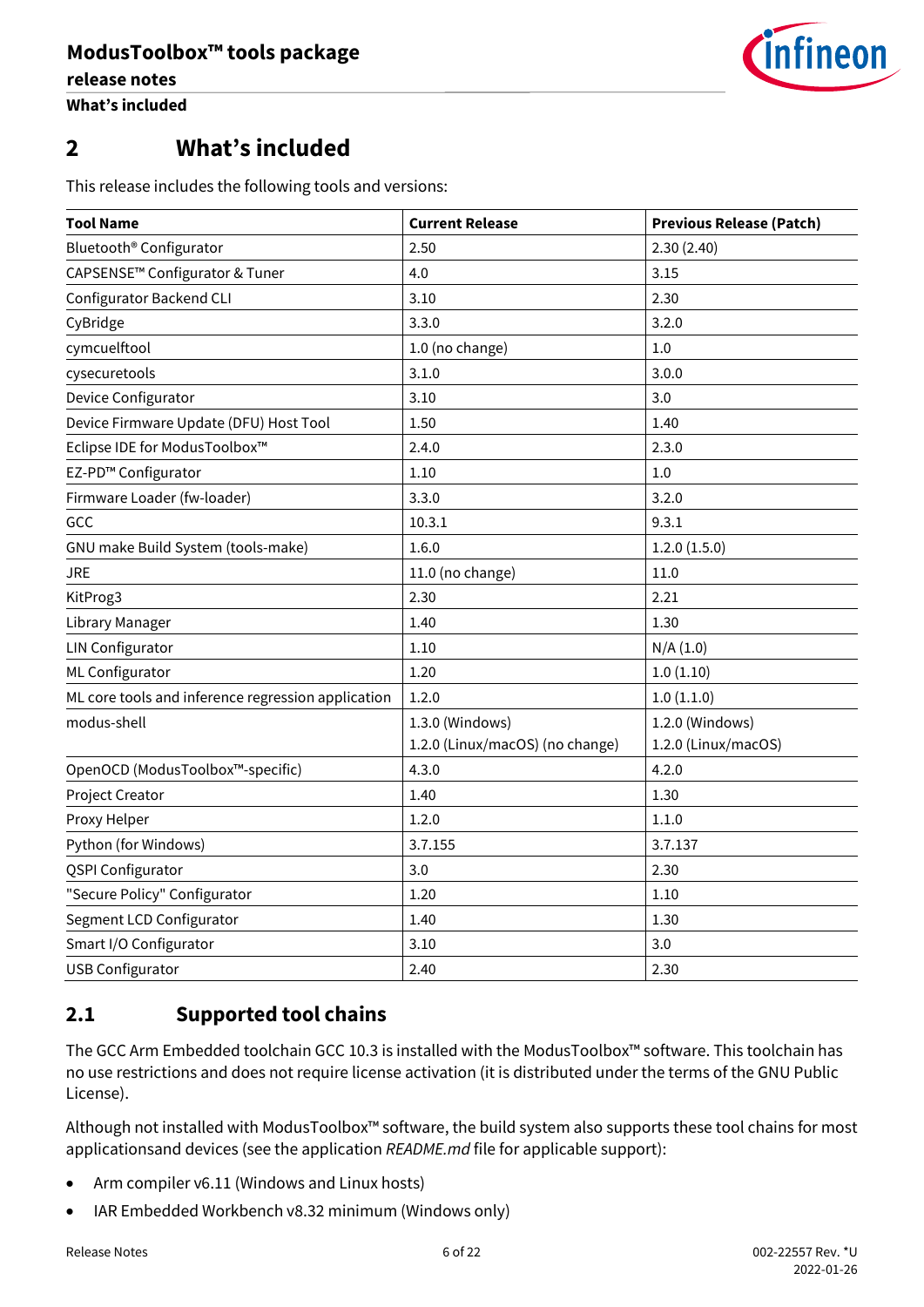

**What's included**

### <span id="page-6-0"></span>**2.2 Supported boards**

The boards available for use varies with different releases of BSPs and libraries on GitHub. You can see the current list of BSPs in the Project Creator tool using the default manifest URL:

|    | <b>Kit Name</b>                                      | $-$ MCU                            | <b>Connectivity Device</b> |
|----|------------------------------------------------------|------------------------------------|----------------------------|
| ь. | <b>AIROC Bluetooth BSPs</b>                          |                                    |                            |
|    | <b>PMG1 BSPs</b>                                     |                                    |                            |
|    | PMG1-CY7110                                          | <b>CYPM1011-24LOXI</b>             | <none></none>              |
|    | <b>PMG1-CY7111</b>                                   | CYPM1111-40LOXIT                   | <none></none>              |
|    | <b>PMG1-CY7112</b>                                   | CYPM1211-40LOXIT                   | <none></none>              |
|    | PSoC 4 BSPs                                          |                                    |                            |
|    | <b>CY8CKIT-041-41XX</b>                              | CY8C4146AZI-S433                   | <none></none>              |
|    | CY8CKIT-145-40XX                                     | CV8C4045A7I-S413                   | <none></none>              |
|    | <b>CY8CKIT-149</b>                                   | CY8C4147AZI-S475                   | <none></none>              |
|    | PSOC4-GENERIC                                        | CY8C4548A7I-S485                   | <none></none>              |
|    | PSoC 6 BSPs                                          |                                    |                            |
|    | CY8CKIT-062-BLE CY8C6347BZI-BLD53 <none></none>      |                                    |                            |
|    |                                                      |                                    |                            |
|    | CY8CKIT-062-WIFI-BT CY8C6247BZI-D54 CYW4343WKUBG     |                                    |                            |
|    | CY8CKIT-064B0S2-4343W                                | CYB0644ABZI-S2D44 CYW4343WKUBG     |                            |
|    | CY8CPROTO-062-4343W                                  | CY8C624ABZI-S2D44 CYW4343WKUBG     |                            |
|    | CY8CPROTO-062S3-4343W CY8C6245LOI-S3D72 CYW4343WKUBG |                                    |                            |
|    | CY8CPROTO-063-BLE                                    | CYBLE-416045-02                    | <none></none>              |
|    | CY8CPROTO-064B0S1-BLE CYB06447BZI-BLD53              |                                    | <none></none>              |
|    | CY8CPROTO-064B0S3                                    | CYB06445LOI-S3D42                  | <none></none>              |
|    | CY8CPROTO-064S1-SB    CYB06447BZI-D54                |                                    | <none></none>              |
|    | CYBLE-416045-EVAL                                    | CYBLE-416045-02 <none></none>      |                            |
|    | CYSBSYSKIT-01                                        | CY8C624AFNI-S2D43 CYW43012TC0KFFBH |                            |
|    | CYSBSYSKIT-DEV-01                                    | CY8C624AFNI-S2D43 CYW43012TC0KFFBH |                            |
|    | CYW9P62S1-43012EVB-01 CY8C6247EDI-D52                |                                    | CYW43012TC0EKUBG           |
|    | CYW9P62S1-43438EVB-01 CY8C6247BZI-D54                |                                    | CYW43438KUBG               |
|    | PSOC6-GENERIC                                        | CY8C6347BZI-BLD53                  | <none></none>              |
|    | <b>XMC BSPs</b>                                      |                                    |                            |
|    | KIT XMC14 BOOT 001 XMC1404-Q064x0200 <none></none>   |                                    |                            |
|    | KIT XMC47 RELAX V1                                   | XMC4700-F144x2048 <none></none>    |                            |
|    | XMC-GENERIC                                          | XMC1404-O064x0200 <none></none>    |                            |
|    |                                                      |                                    |                            |

*Note: Additional boards will be made available on an ongoing basis.*

### <span id="page-6-1"></span>**2.3 Open source**

Portions of this software package are licensed under free and/or open source licenses such as the GNU General Public License. Such free and/or open source software is subject to the applicable license agreement and not our license agreement covering this software package. The applicable license agreements are available online:

*[http://www.cypress.com/documentation/software-and-drivers/free-and-open-source-software](http://www.cypress.com/documentation/software-and-drivers/free-and-open-source-software-download-page)[download-page](http://www.cypress.com/documentation/software-and-drivers/free-and-open-source-software-download-page)*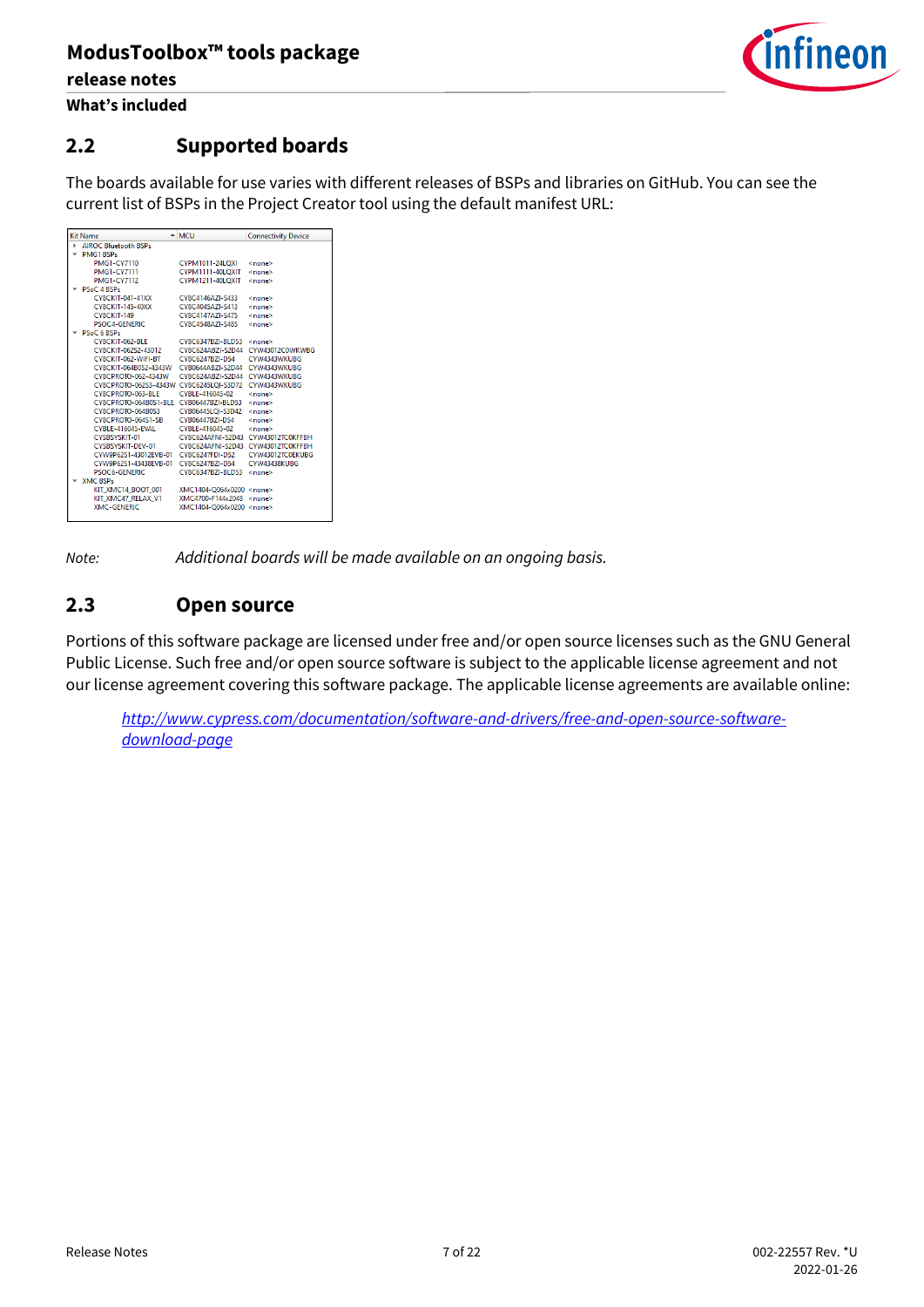**Design impact**



### <span id="page-7-0"></span>**3 Design impact**

This section includes issues that might impact current designs.

### <span id="page-7-1"></span>**3.1 New device-configurator-cli executable**

In the ModusToolbox™ 2.4 release, there is a new *device-configurator-cli* executable (in *<install-path>/ModusToolbox/tools\_2.4/device-configurator-3.10.0*) that replaces the *cfg-backend-cli* executable

The *cfg-backend-cli* executable still exists in the ModusToolbox™ 2.4 release as a wrapper that launches the *device-configurator-cli* executable. The *cfg-backend-cli* executable will **not** be available in the ModusToolbox™ 3.0 release or thereafter.

### <span id="page-7-2"></span>**3.2 GCC 10 backward-compatibility issue for BTSDK**

As noted under **Primary changes**, this release has been updated to use GCC version 10.3. This version of GCC defaults to using the  $-$ fno-common compiler setting. The previous version of GCC defaulted to -fcommon.

If you have an existing application that was created using BTSDK versions prior to BTSDK 3.1, upgrading to the ModusToolbox™ 2.4 release might cause the application build to produce "multiple definition" linker errors. All such issues are addressed in BTSDK 3.1 and greater, so this issue only applies to projects created in earlier versions.

Use these instructions to resolve the errors:

1. Identify the *CSP* directory that your device uses. Use the following command line executed from a modusshell window from the top-level application folder:

```
$ make get app info | grep CY BASELIB PATH
```
This gives the following output for example:

```
CY_BASELIB_PATH=../mtb_shared/wiced_btsdk/dev-kit/baselib/20819A1/latest-
v300.X/COMPONENT_20819A1
```
2. Inside the *CSP* directory identified in step 1, edit the *make/recipe/defines.mk* file to add -fcommon to the CY\_CORE\_CFLAGS setting. For example, change the following:

```
CY_CORE_CFLAGS+=\
    $ (CY CORE COMMON OPTIONS) \
     -ffreestanding\
     -fshort-wchar
```
by adding -fcommon, as follows:

```
CY_CORE_CFLAGS+=\
    $ (CY CORE COMMON OPTIONS) \
     -ffreestanding\
     -fshort-wchar\
     -fcommon
```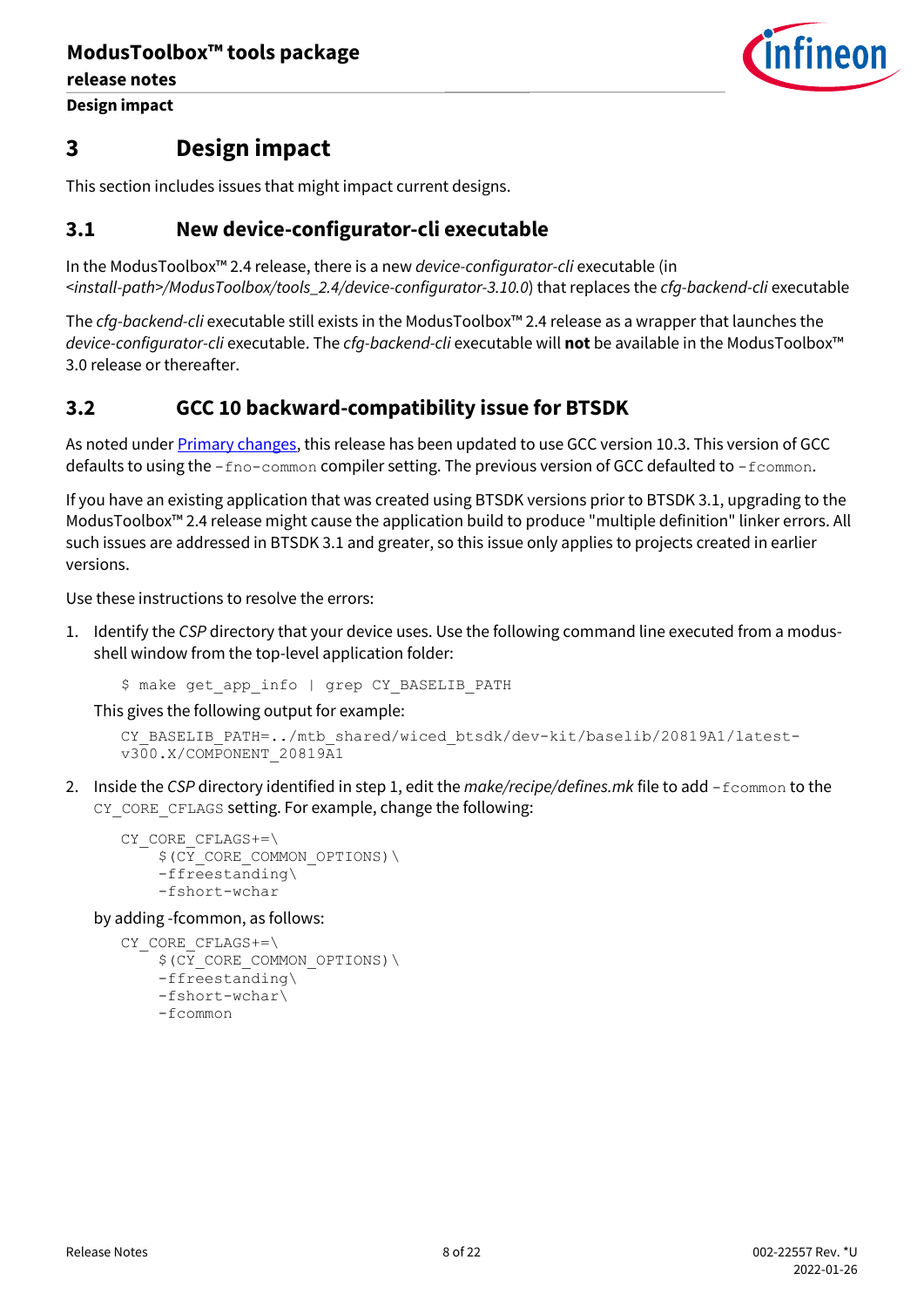**release notes**



**Known issues/limitations**

# <span id="page-8-0"></span>**4 Known issues/limitations**

This section lists the known issues/limitations of this release:

### <span id="page-8-1"></span>**4.1 Installation**

| Problem                                                                                                                                                                                                                                | Workaround                                                                                                                                                                                                                                                                                                                                       |
|----------------------------------------------------------------------------------------------------------------------------------------------------------------------------------------------------------------------------------------|--------------------------------------------------------------------------------------------------------------------------------------------------------------------------------------------------------------------------------------------------------------------------------------------------------------------------------------------------|
| On Windows 7 machines, you may see a message indicating<br>that some drivers or prerequisites were not installed.                                                                                                                      | This message can be safely ignored.                                                                                                                                                                                                                                                                                                              |
| After updating from macOS Mojave to Big Sur, the previously<br>installed version of ModusToolbox™ reports various errors in<br>the Eclipse IDE and other tools.<br>This issue is likely caused by xcode not being updated<br>properly. | Re-install ModusToolbox™ 2.4. See the installation<br>guide as needed.<br>Re-install x-code; run:<br>xcode-select --install                                                                                                                                                                                                                      |
| On common Linux distributions, the serial UART ports<br>(usually /dev/ttySx or /dev/ttyUSBx devices) belong to the<br>root user and to the dialout and plugdev groups. Standard<br>users are not allowed to access these devices.      | An easy way to allow the current user access to the<br>Linux machine's serial ports is by adding the user to the<br>dialout or plugdev group. This can be done using the<br>following command:<br>\$sudo usermod -a -G dialout, plugdev<br><b>\$USER</b><br>Note For this command to take effect, the user must log<br>out and then log back in. |

## <span id="page-8-2"></span>**4.2 Project Creator**

| Problem                                                                                                                                                                                                                                                                         | Workaround                                                                                                                                                                                                                                                                                                                                                               |
|---------------------------------------------------------------------------------------------------------------------------------------------------------------------------------------------------------------------------------------------------------------------------------|--------------------------------------------------------------------------------------------------------------------------------------------------------------------------------------------------------------------------------------------------------------------------------------------------------------------------------------------------------------------------|
| When using multiple screens, if you move the Project Creator<br>and/or Library Manager between screens, your font sizes may<br>become too small to read. This might also happen if you<br>press [Ctrl] [+] or [Ctrl] [-], or open/close the laptop display.                     | Close the Project Creator and/or Library Manager.<br>Create an environment variable named<br>QT_ENABLE_HIGHDPI_SCALING, and set the value to 1.<br>When you reopen the tool, the font will remain<br>consistent with the screen size.<br>This issue will be addressed in the next release of<br>ModusToolbox™ software.                                                  |
| When creating projects that use git submodules, you may see<br>red text noting that the submodules are being cloned.<br>Normally red text indicates errors; however, in this case the<br>messages are just an anomaly.                                                          | None. These messages can be safely ignored.                                                                                                                                                                                                                                                                                                                              |
| Using the Project Creator Target IDE feature, the application<br>that was exported to a third-party IDE doesn't work in that<br>IDE.                                                                                                                                            | There are limitations to the export process. For<br>example, IAR and µVision are not supported in macOS<br>or Linux. In other cases, you need to update<br>configuration settings in the third-party IDE. Refer to the<br>"Export to IDEs" chapter in the ModusToolbox™ user<br>guide for more details.                                                                  |
| In the default case, project creation and library updates<br>require internet access. In some cases, using a VPN may<br>adversely affect the time required for these operations due to<br>a delay in DNS server response times for external IP<br>addresses such as github.com. | If you experience issues such as this, project creation<br>and library update times can be improved by disabling<br>the VPN connection during those operations.<br>To determine if this is an issue for you, open a terminal<br>window and enter "nslookup github.com". If the<br>response is not immediate, then you may benefit from<br>disabling your VPN connection. |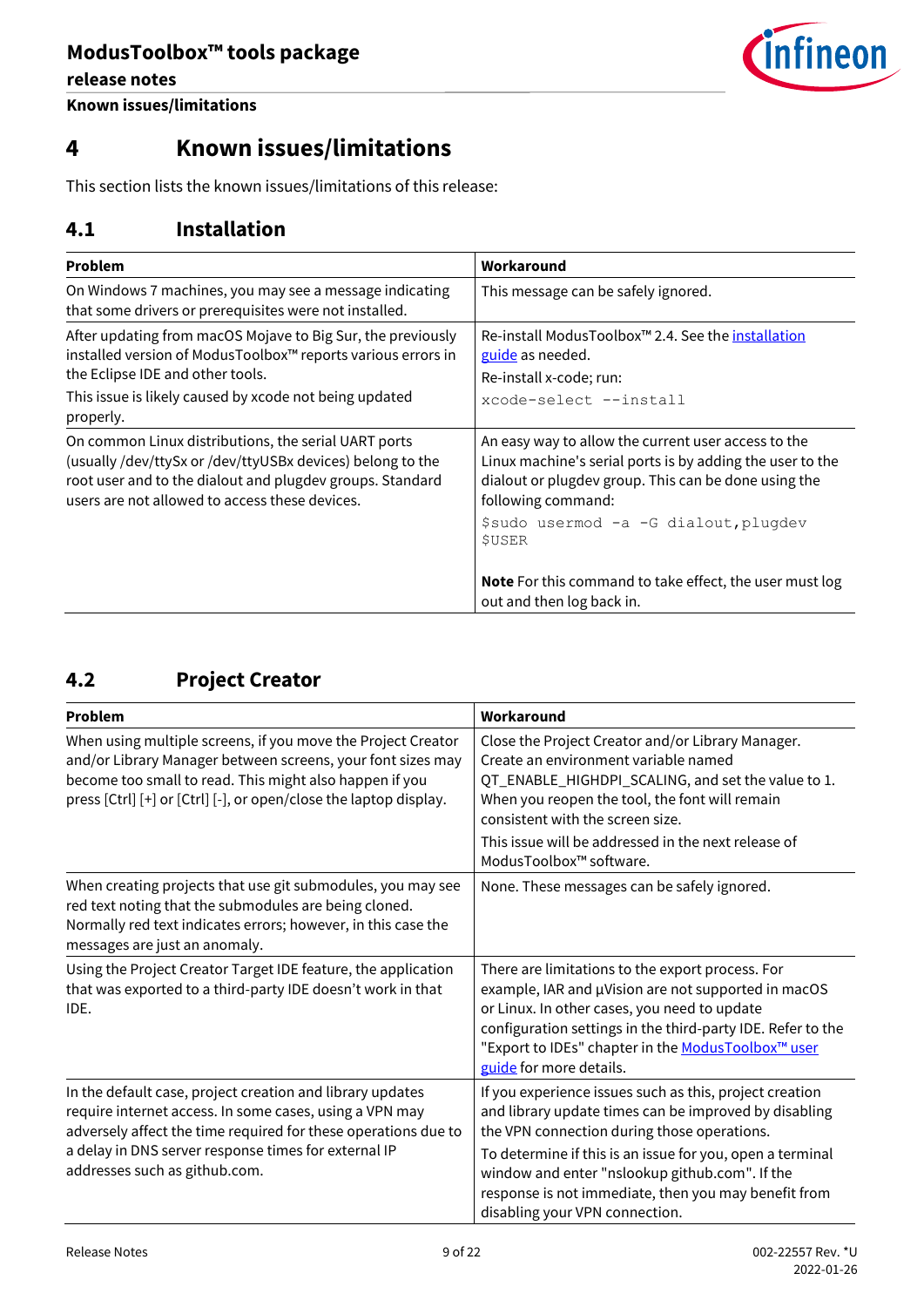### **Known issues/limitations**

| <i><b>Cinfineon</b></i> |  |
|-------------------------|--|
|                         |  |

| <b>Problem</b>                                                                                                                                                                                                  | Workaround                                                                                                                                                    |
|-----------------------------------------------------------------------------------------------------------------------------------------------------------------------------------------------------------------|---------------------------------------------------------------------------------------------------------------------------------------------------------------|
| When trying to create a new project you may not see any<br>BSPs or applications to select, as well as the following error<br>message:                                                                           | Verify that you have a network connection and see the<br>instructions in the <b>Installation</b> problem section above<br>concerning proxy settings.          |
| Unable to open file at http://github.com/Infineon/mtb-<br>super-manifest/raw/v2.X/mtb-super-manifest-fv2.xml<br>Some boards and applications may be missing. Check the<br>console for a detailed error message. | This may also be caused by your work environment not<br>having access to GitHub. Refer to <b>KBA230953</b> for details<br>on how to work around this problem. |

## <span id="page-9-0"></span>**4.3 Proxy**

| Problem                                                                                                                                                                                       | Workaround                                                                                                                                                                                                                                                |  |
|-----------------------------------------------------------------------------------------------------------------------------------------------------------------------------------------------|-----------------------------------------------------------------------------------------------------------------------------------------------------------------------------------------------------------------------------------------------------------|--|
| When trying to create a new project, you may see the<br>following error message:<br>Unable to open file at http://github.com/Infineon/mtb-<br>super-manifest/raw/v2.X/mtb-super-manifest.xml. | This can happen if you are behind a firewall and do not<br>have your proxy settings configured. You must set your<br>HTTP_PROXY and HTTPS_PROXY environment variables<br>or use the Proxy Helper tool from the Settings menu.<br>You can also find it in: |  |
| Some boards and apps may be missing. Check the logfile for<br>a detailed error message.                                                                                                       | <install_path>/ModusToolbox/tools_2.4/proxy-helper</install_path>                                                                                                                                                                                         |  |
| In some cases, incorrect proxy settings in the Project Creator<br>or Library Manager tool can prevent the proxy server settings<br>from being edited to correct values.                       | Run the Proxy Helper tool from the Settings menu to<br>reset the proxy mode to direct. The tool is also located<br>in:<br><install_path>/ModusToolbox/tools_2.4/proxy-helper</install_path>                                                               |  |
|                                                                                                                                                                                               | For example:<br>./proxy-helper --config set mode=direct                                                                                                                                                                                                   |  |

# <span id="page-9-1"></span>**4.4 Building/programming/debugging**

| <b>Problem</b>                                                                                                                                                                                                                                 | Workaround                                                                                                                                                                                                                  |  |
|------------------------------------------------------------------------------------------------------------------------------------------------------------------------------------------------------------------------------------------------|-----------------------------------------------------------------------------------------------------------------------------------------------------------------------------------------------------------------------------|--|
| An XMC™ MCU project build fails for the following<br>circumstances:<br>Using the Linux OS, and<br>Settting the toolchain to IAR.                                                                                                               | IAR support is not available for XMC™ MCUs in Linux by<br>default. To use the IAR toolchain in Linux:<br>Obtain the appropriate linker script from IAR and<br>1.<br>copy it to your ModusToolbox™ application<br>directory. |  |
|                                                                                                                                                                                                                                                | Edit the application Makefile to use the<br>2.<br>appropriate linker script.                                                                                                                                                |  |
| A legacy BTSDK project (version 2.7.1 or older) fails to build in<br>ModusToolbox <sup>™</sup> 2.4.                                                                                                                                            | See KBA234113.                                                                                                                                                                                                              |  |
| When using VS Code with Cortex-Debug v0.4.5, some<br>operations may not work on Linux and macOS via FTDI,<br>KitProg3, or MiniProg4 programmers, with messages<br>indicating that the USB device is busy. The J-Link probe is not<br>impacted. | Manually terminate the OpenOCD process and switch<br>versions of Cortex-Debug from v0.4.5 to v0.4.4, v0.4.6, or<br>later.<br>This issue is tracked on GitHub:<br>https://github.com/Marus/cortex-debug/issues/493           |  |
| This can happen for various operations (Program, Erase,<br>Launch, Attach) when executed a second time, due to Cortex-<br>Debug not terminating the OpenOCD process.                                                                           |                                                                                                                                                                                                                             |  |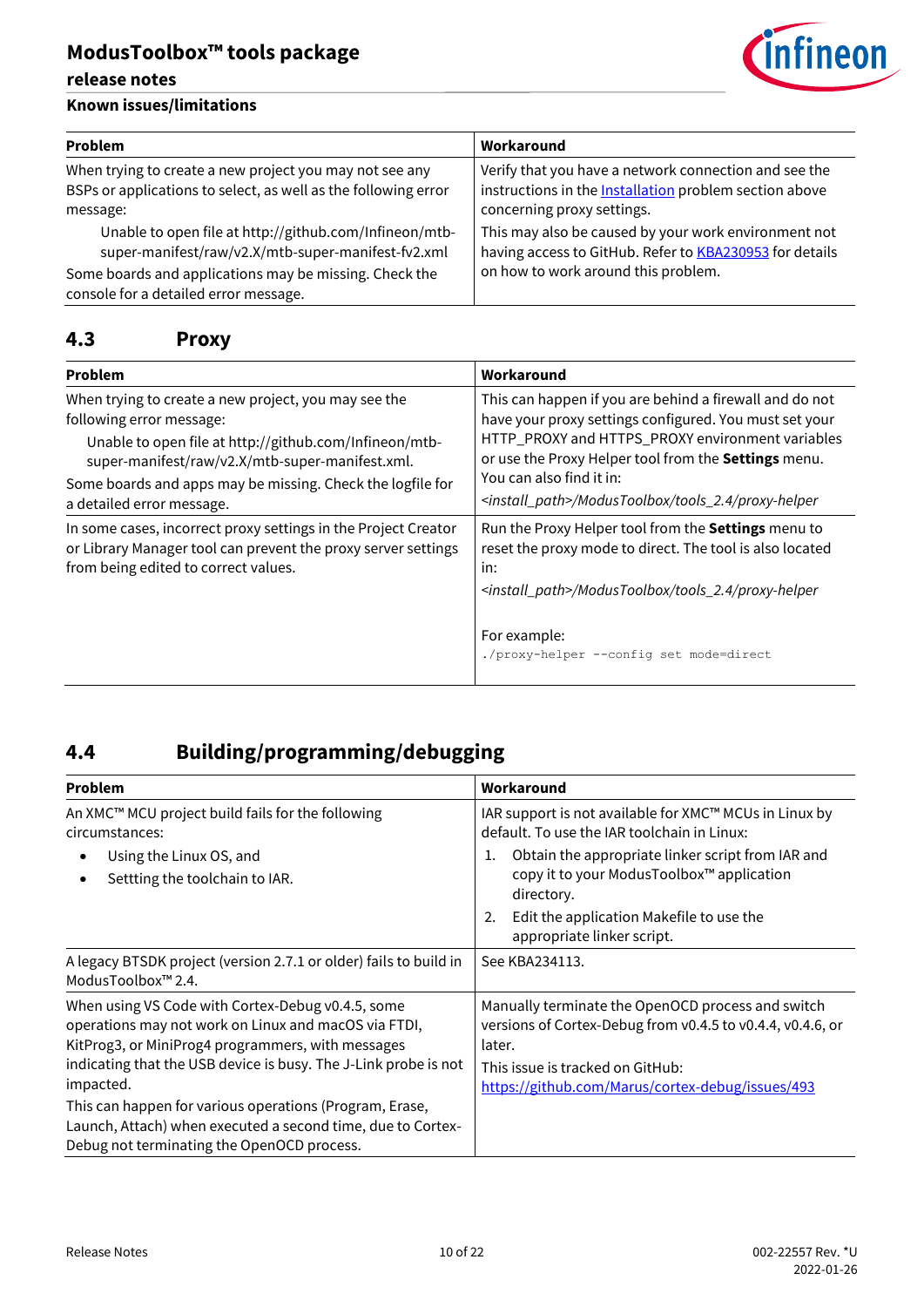### **release notes**



| <b>Problem</b>                                                                                                                                                                                                                            | Workaround                                                                                                                                                                                                                                                                                                                                                                                                                                                                           |
|-------------------------------------------------------------------------------------------------------------------------------------------------------------------------------------------------------------------------------------------|--------------------------------------------------------------------------------------------------------------------------------------------------------------------------------------------------------------------------------------------------------------------------------------------------------------------------------------------------------------------------------------------------------------------------------------------------------------------------------------|
| When launching a debug session, execution does not halt<br>at main () on PSoC™ 64 devices with J-Link/SEGGER debug<br>tools. This may happen on virtual or slow PCs, or when the<br>communication interface (SWD, JTAG) speed =< 100k Hz. | Add small delay at the very beginning of<br>Reset Handler so the J-Link will have enough time<br>to halt the CPU before startung execution of the<br>application. A delay of 100 ms should be sufficient in<br>most cases. Example of a simple delay loop in<br>Reset Handler:<br>/* 1<<22 corresponds to 4M so loop<br>should take approx. 12M cycles */<br>r0, #1<br>mov<br>r0, #22<br>lsl<br>debug delay:<br>subs<br>r0, #1<br>debug delay<br>bne<br>bl Cy OnResetUser<br>cpsid i |
| When trying to debug a FreeRTOS AWS project in the Eclipse<br>IDE when connected via the MiniProg4 probe, you might see<br>the following messages the ModusToolbox™ Console:                                                              | These messages can be safely ignored.                                                                                                                                                                                                                                                                                                                                                                                                                                                |
| "Failed to write memory at <address>"<br/>"Error: Write failure during wipe of variable:<br/>uxTopUsedPriority at <address>"</address></address>                                                                                          |                                                                                                                                                                                                                                                                                                                                                                                                                                                                                      |
| Debugging/programming does not work on macOS machines<br>based on M1 processors with J-Link probes.                                                                                                                                       | Use kits with onboard FTDI for<br>programming/debugging.                                                                                                                                                                                                                                                                                                                                                                                                                             |
| Sometimes the J-Link 'Program' configuration for<br>CYW43907/CYW53907 devices may fail if executed after an<br>'Erase' operation on macOS/Linux. This is caused by an issue<br>in the J-Link script used for these devices.               | Turn the devices' power supply off and on, and then try<br>the 'Program' configuration again.                                                                                                                                                                                                                                                                                                                                                                                        |
| Programming the S25FS512S external memory device<br>mounted on the CYW9P62S1-43012EVB-01 kit might not work<br>if SFDP auto-detection is selected in the QSPI Configurator.<br>This is caused by corrupted SFDP table in this memory.     | Select "S25FS512S" instead of "Auto detect SFDP" for<br>the memory slot in the QSPI Configurator.                                                                                                                                                                                                                                                                                                                                                                                    |
| After programming a PSoC™4 device, the following message<br>displays:<br>Polling target psoc4.cpu failed, try to reexamine                                                                                                                | None. You can safely ignore this message. This might<br>occur if the SWD is disconnected after the reset.                                                                                                                                                                                                                                                                                                                                                                            |
| The ModusToolbox™ build process stops at some points,<br>such as during auto-discovery, and it takes longer than other<br>times.                                                                                                          | This is likely due to anti-virus software scanning various<br>ModusToolbox™ directories. To resolve this, change<br>your anti-virus settings to exclude the following as<br>appropriate for your installation (where ~ is your home<br>directory):<br>Installation directory (e.g., ~/ModusToolbox/)<br>$\bullet$<br>Settings directory (e.g., ~/.modustoolbox/)<br>Applications directories (e.g., ~/MyExamples/)<br>Eclipse IDE workspace directory (e.g., ~/mtw/)                 |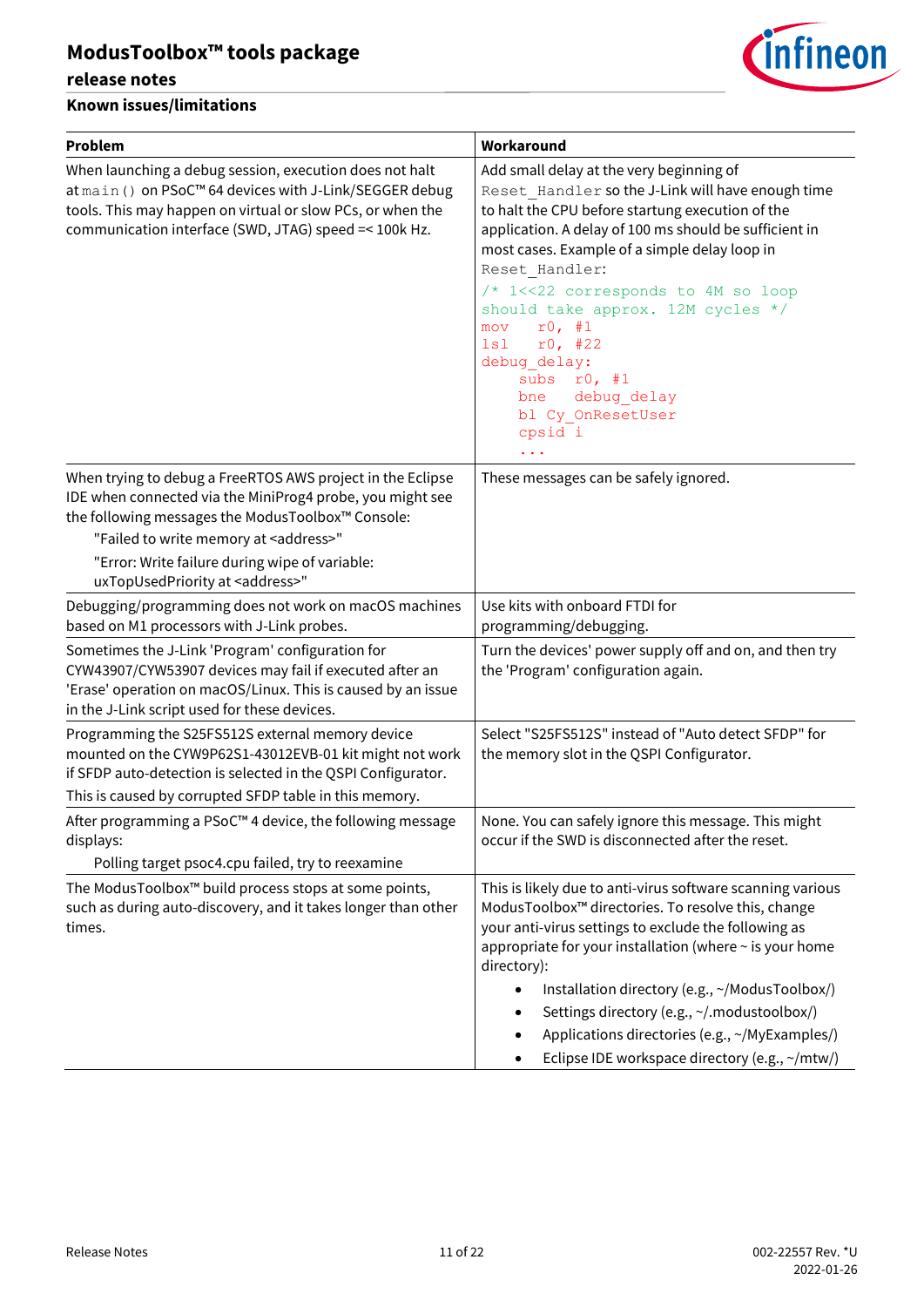### **release notes**



| Problem                                                                                                                                                                                                                                                                                                                                                                                                 | Workaround                                                                                                                                                                         |
|---------------------------------------------------------------------------------------------------------------------------------------------------------------------------------------------------------------------------------------------------------------------------------------------------------------------------------------------------------------------------------------------------------|------------------------------------------------------------------------------------------------------------------------------------------------------------------------------------|
| While debugging an application built with the GCC toolchain,<br>some breakpoints cannot be reached as the application code<br>referenced by the breakpoints is inlined.                                                                                                                                                                                                                                 | Switch the optimization level from $-\circ q$ (default in the<br>CONFIG=Debug mode) to -00, by editing the<br>application Makefile:<br>CONFIG=Custom                               |
| Note: The GDB behavior described above has no functional<br>impact on the application execution.                                                                                                                                                                                                                                                                                                        | CFLAGS=-00                                                                                                                                                                         |
|                                                                                                                                                                                                                                                                                                                                                                                                         | Changing the optimization flag to -00 may impact the<br>application behavior or memory usage. We recommend<br>disabling the compiler optimizations only for debugging<br>purposes. |
| PSoC™ 64 "Secure Boot" MCUs do not support the<br>programming and debugging via JTAG interface. It is<br>because of the specifics of PSoC™ 64 MCUs - JTAG pins are<br>configured after unpredictable amount of time after what<br>causes a lot of warnings during programming via JTAG.                                                                                                                 | Use SWD interface with PSoC™ 64 "Secure Boot" MCUs<br>in Eclipse and VS Code IDEs                                                                                                  |
| Unable to acquire PSoC™4 target with J-Link probe if target<br>is in PROTECTED state. J-Link probe does not support device<br>acquisition in Test Mode. This prevents invocation of SROM<br>API making it impossible to re-program or erase the chip in<br>PROTECTED state.                                                                                                                             | The workaround is to unprotect/erase the chip using<br>MiniProg4 or KitProg3 probe.                                                                                                |
| A "Failed to read memory at <address>" message may appear<br/>in "Memory View" of the Eclipse IDE when connected via the<br/>MiniProg4 probe and try to read memory from invalid<br/>address.</address>                                                                                                                                                                                                 | You can safely ignore this error                                                                                                                                                   |
| In VS Code, usability behavior might be observed after a<br>Restart operation with PSoC™ 64 "Secure Boot" MCUs. For<br>example, "Failed to launch OpenOCD GDB Server: Timeout"<br>error may appear when KitProg3 Attach launch config is<br>running, or if debug session is broken with J-Link.                                                                                                         | No reliable workaround                                                                                                                                                             |
| In VS Code, "Exception has occurred" error might appear<br>when you execute Attach launch configuration. Such errors<br>started to be visible in VS Code - 1.53.2.                                                                                                                                                                                                                                      | You can safely ignore this error.                                                                                                                                                  |
| In VS Code, "Failed to launch undefined GDB Server:<br>Timeout." error might appear if to launch Debug J-Link<br>launch configuration with KIT_XMC47_RELAX_V1 after<br>several 'step over', 'step into' operations during the previous<br>Debug session what was stopped.                                                                                                                               | Re-run the launch configuration again after failure                                                                                                                                |
| In VS Code, the J-Link launch configuration does not stop at<br>Reset_Handler after 'Restart', but at some other line of code.<br>For PSoC™ 6 MCUs, this is associated with any "monitor"<br>command in GDB. For example, if you press the Restart<br>button, the Cortex-Debug plugin sends "monitor halt" and<br>"monitor reset" commands to the GDB causing GDB to go<br>out-of-sync with the target. | Step through code to enter the Reset_Handler.                                                                                                                                      |
| GDB does not know what the "monitor xxx" command does.<br>It does not expect that "monitor reset" will change the state<br>of the target.<br>For XMC™ and PSoC™ 4 MCUs, such behavior is caused by the<br>using "Cortex M0" target for PSoC™4 and "Cortex-M4" for<br>XMC™ devices as the workaround for other issue with Attach<br>in SEGGER SW.                                                        |                                                                                                                                                                                    |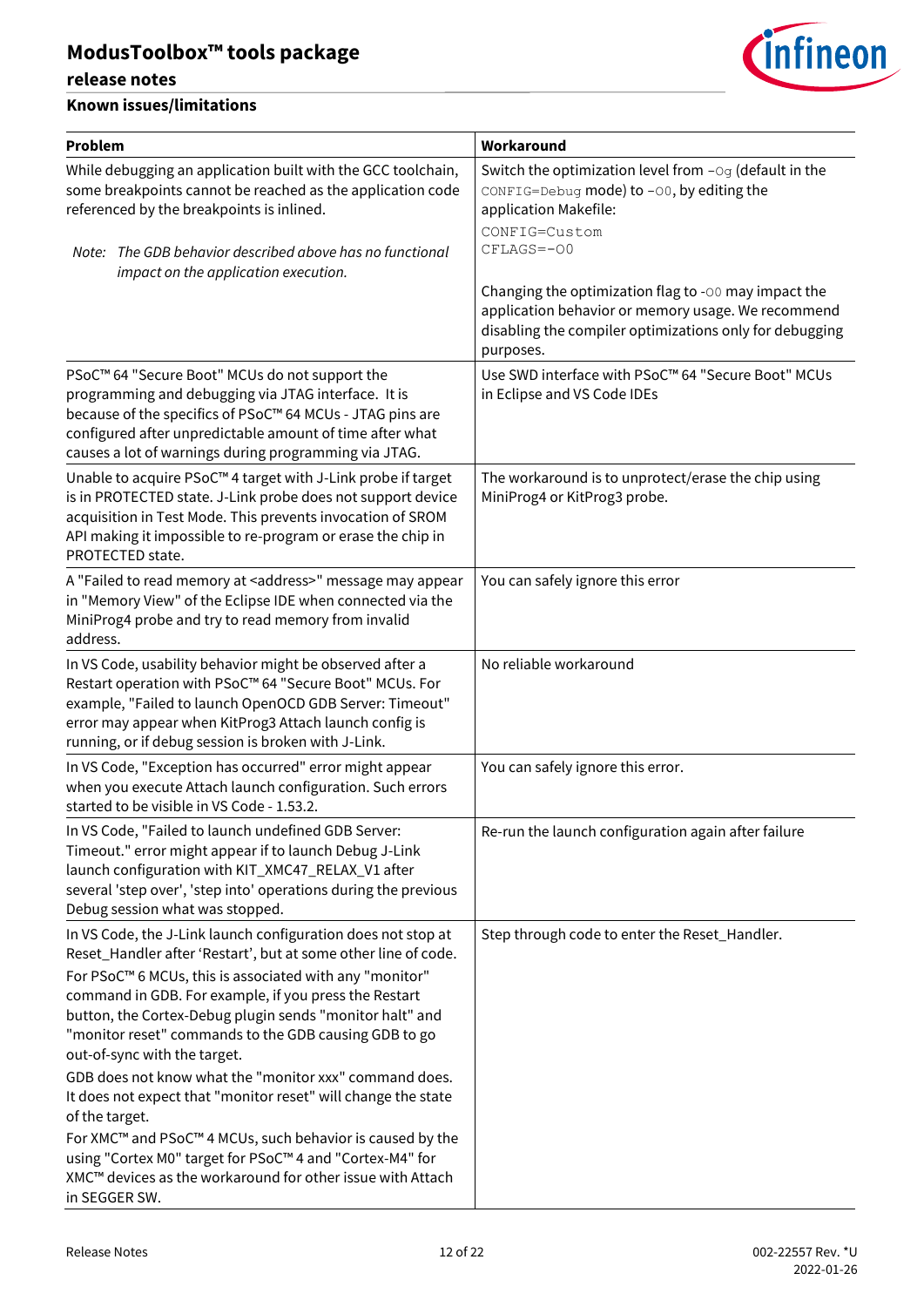

| <b>Problem</b>                                                                                                                                                                                                                                                                                                                                                                                                                                                                                                                                                                                                                                                            | Workaround                                                                                                                                                                                                                                                                                                                                                                                                                                                                                                                                                                                                                                                                     |
|---------------------------------------------------------------------------------------------------------------------------------------------------------------------------------------------------------------------------------------------------------------------------------------------------------------------------------------------------------------------------------------------------------------------------------------------------------------------------------------------------------------------------------------------------------------------------------------------------------------------------------------------------------------------------|--------------------------------------------------------------------------------------------------------------------------------------------------------------------------------------------------------------------------------------------------------------------------------------------------------------------------------------------------------------------------------------------------------------------------------------------------------------------------------------------------------------------------------------------------------------------------------------------------------------------------------------------------------------------------------|
| When attempting to Program/Debug with Miniprog4 or J-Link<br>probes in JTAG mode, the tool displays errors similar to the<br>following:<br>Info : KitProg3: Pipelined transfers enabled<br>Info: $VTarget = 3.276 V$<br>Info: clock speed 2000 kHz<br>Error: JTAG scan chain interrogation failed: all zeroes<br>Error: Check JTAG interface, timings, target power, etc.<br>Error: Trying to use configured scan chain anyway<br>Error: psoc6.cpu: IR capture error; saw 0x00 not 0x01<br>Warn : Bypassing JTAG setup events due to errors<br>Error: Invalid ACK (0) in DAP response<br>Error: Invalid ACK (0) in DAP response<br>Frror: Invalid ACK (0) in DAP response | These errors are likely caused by the device being in<br>sleep mode. Open the Device Configurator, and set the<br>System Idle Power Mode setting to 'Active' to turn off<br>DeepSleep mode. JTAG is not available in sleep mode.<br>Alternately, use SWD to acquire the target, and then<br>switch to JTAG.                                                                                                                                                                                                                                                                                                                                                                    |
| If an application includes multiple BSPs that span major<br>version numbers (for example, v1.x and v2.x) as local<br>dependencies, there will be build conflicts. This is because of<br>changes in the names of the BSP's dependencies.                                                                                                                                                                                                                                                                                                                                                                                                                                   | There are two options:<br>1) The application can be updated to use the new MTB<br>flow with the BSPs (and dependencies) marked as<br>shared.<br>2) All local BSPs within a application must have the<br>same major version number. Once the application<br>is updated to only have a single major version of<br>the BSP, any of the dependent libraries that were<br>pulled down by the removed BSP version need to<br>be removed from the application. This includes<br>removing any .lib or .mtb files. The problematic<br>dependencies that must be removed include the<br>following:<br>1.x BSP dependencies: psoc6pdl, psoc6hal<br>2.x BSP dependencies: mtb-pdl, mtb-hal |
| KitProg3 and J-Link launch configurations do not work when<br>you change the build configuration from Debug to Release or<br>vice-versa. This applies to the Eclipse IDE for ModusToolbox™<br>and Visual Studio (VS) Code.<br>Launch configurations contain the path to the executable,<br>and that changes for each build configuration.                                                                                                                                                                                                                                                                                                                                 | After you change from Debug to Release or vice-versa,<br>click the "Generate Launches" command in the Quick<br>Panel.<br>You can alternately run the following command to<br>create new launch configurations:<br>• make eclipse for Eclipse IDE for<br>ModusToolbox™<br>make vscode for VS Code<br>Be aware that this option overwrites any changes you<br>may have made to the configurations.                                                                                                                                                                                                                                                                               |
| On macOS for a PSoC™ 64 "Secure Boot" or PSoC™ 6A<br>project, using the Eclipse IDE for ModusToolbox™, the<br>"Attach" launch configuration fails every second time it is<br>used:<br>for an RTOS-based project<br>if "Attach" is launched when the target is halted on<br>breakpoint                                                                                                                                                                                                                                                                                                                                                                                     | Reset the device each time you run the "Attach"<br>configuration.                                                                                                                                                                                                                                                                                                                                                                                                                                                                                                                                                                                                              |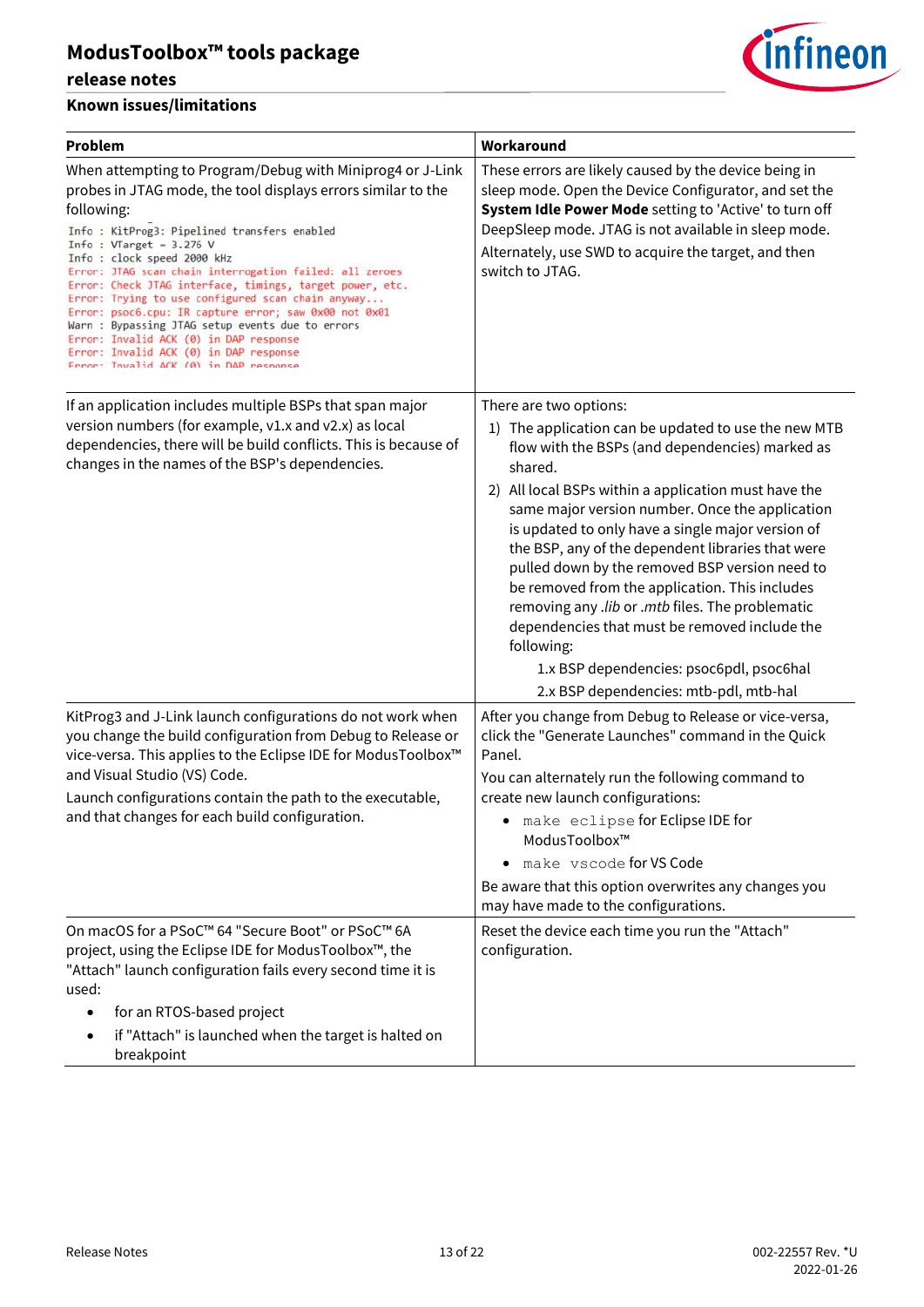### **release notes**



| <b>Problem</b>                                                                                                                                                                                                                                                                                                        | Workaround                                                                                                                                                                                                                                                                                                                                                                                                                                                                                                                                                                              |
|-----------------------------------------------------------------------------------------------------------------------------------------------------------------------------------------------------------------------------------------------------------------------------------------------------------------------|-----------------------------------------------------------------------------------------------------------------------------------------------------------------------------------------------------------------------------------------------------------------------------------------------------------------------------------------------------------------------------------------------------------------------------------------------------------------------------------------------------------------------------------------------------------------------------------------|
| For the Arm Cortex CM4 core, some code in main () executes<br>before the debugger stops at start of main(). This means that<br>some code executes twice; once before the debugger stops<br>execution, and again after the debugger resets the program<br>counter to the start of main () and you start debugging.     | If you observe this issue, and it affects your application,<br>put a delay loop at the start of main () to allow time for<br>debugging subsystem initialization. The following code<br>tests for the presence of the debugger before entering<br>the delay loop:<br>int main (void)<br>$\{$<br>/* If an active debugger is<br>detected, give it some time to execute<br>SYSRESETREO<br>* otherwise, the application runs<br>before the debugger is fully<br>operational */<br>if (CoreDebug->DHCSR &<br>CoreDebug_DHCSR_C_DEBUGEN_Msk)<br>Cy SysLib Delay (400u) ;<br>$\}$ $\mathbf{u}$ |
| Junk characters might be observed in a UART terminal during<br>programming of the connected kit or after programming is<br>completed.                                                                                                                                                                                 | See KBA231071 for details.<br>Clear UART buffers after programming is completed.                                                                                                                                                                                                                                                                                                                                                                                                                                                                                                        |
| On some occasions, the Eclipse IDE will fail to run launch<br>configurations with various errors, such as:<br>"XXX has encountered a problem. Debug session already<br>started. Terminate the first one before restarting"                                                                                            | Depending on the steps taken prior to launching a<br>configuration, there are several reasons this may occur.<br>The easiest way to resolve the issue is to restart Eclipse.                                                                                                                                                                                                                                                                                                                                                                                                            |
| There is a programming error for our platforms that connect<br>via FTDI on macOS Catalina. The boards include:<br>CYW920819EVB-02<br>$\bullet$<br>CYW920820EVB-02<br>CYW920719B2Q40EVB-01<br>CYW920721B2EVK-01<br>CYW920721B2EVK-02<br>CYW920721B2EVK-03<br>CYW989820EVB-01<br>CYW920706WCDEVAL<br>CYW920735Q60EVB-01 | This only happens in macOS Catalina 10.15.5 because of<br>a serial port detection error. The macOS Catalina FTDI<br>driver is missing the necessary device identification<br>information.<br>To resolve this issue, update to macOS Catalina 10.15.6<br>or newer.                                                                                                                                                                                                                                                                                                                       |
| A "JTAG-DP STICKY ERROR" message may appear in the IDE<br>when connected via the JTAG interface of a MiniProg4 probe<br>in CMSIS-DAP HID mode.                                                                                                                                                                        | You can safely ignore this error, or switch the MiniProg4<br>to CMSIS-DAP bulk mode.                                                                                                                                                                                                                                                                                                                                                                                                                                                                                                    |
| JTAG performance on MiniProg4 may be significantly slower<br>than SWD.                                                                                                                                                                                                                                                | There is no workaround except using the SWD interface<br>if JTAG performance is not acceptable.                                                                                                                                                                                                                                                                                                                                                                                                                                                                                         |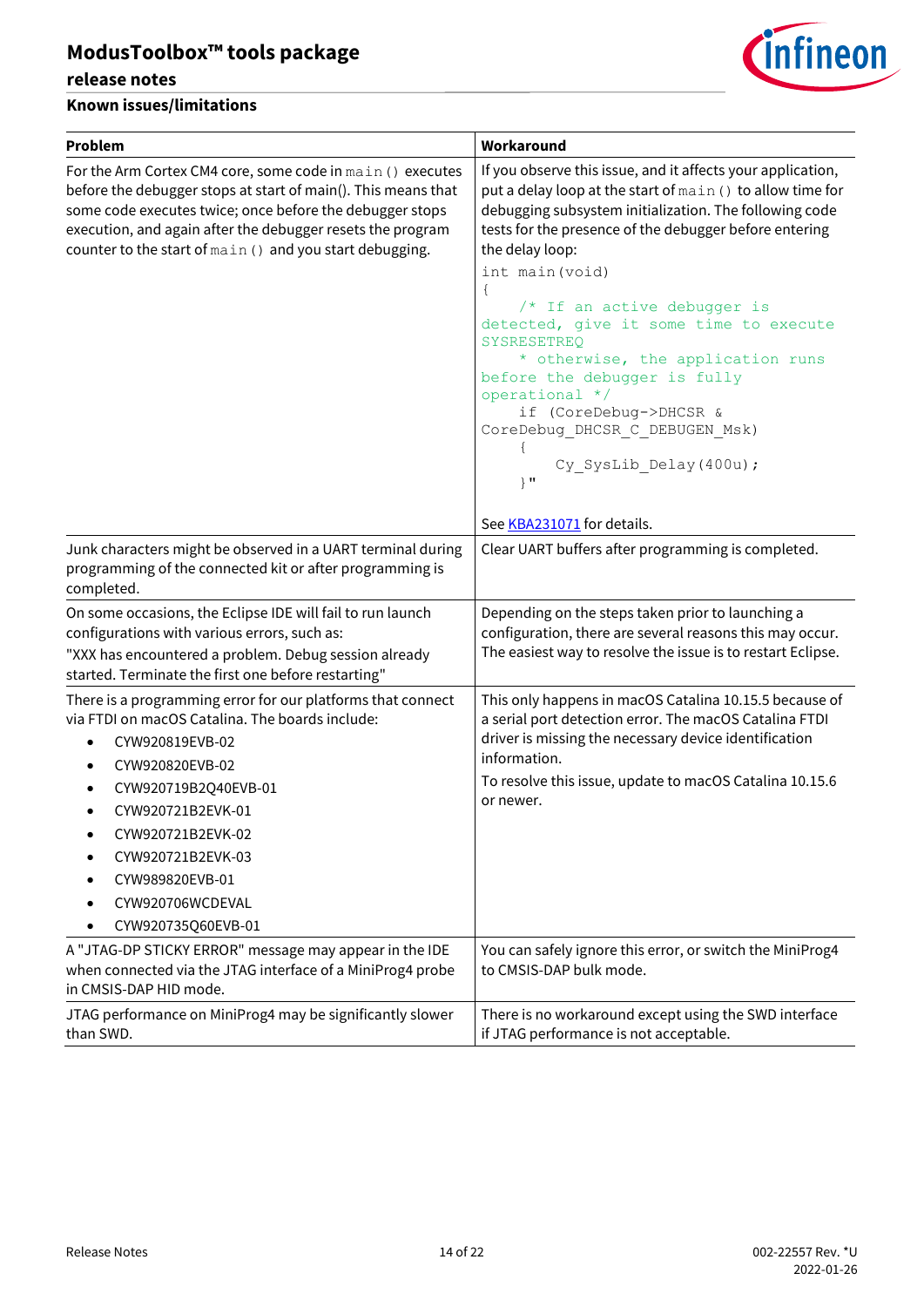### **release notes**



| <b>Problem</b>                                                                                                                                                                                                                                                                                   | Workaround                                                                                                                                                                                                                                                                                                                                                                                                                                                                                                                                                                                                                                           |
|--------------------------------------------------------------------------------------------------------------------------------------------------------------------------------------------------------------------------------------------------------------------------------------------------|------------------------------------------------------------------------------------------------------------------------------------------------------------------------------------------------------------------------------------------------------------------------------------------------------------------------------------------------------------------------------------------------------------------------------------------------------------------------------------------------------------------------------------------------------------------------------------------------------------------------------------------------------|
| You must manually reset after programming PSoC™ 6 kits<br>when using GDB SEGGER + Jlink + JTAG interface.                                                                                                                                                                                        | Update each of the following Launch Configurations<br>under the Debugger tab. In the Device Name field,<br>delete the "_tm" suffix.<br>Name:   QSPIReadWrite-BLE Program (J-Link)<br>■ Main   称 Debugger   ▶ Startup   与 Source   □ Common   另 SVD Path<br>J-Link GDB Server Setup<br>Start the J-Link GDB server locally<br>Connect to running target<br>Executable path:<br>\${jlink_path}/\${jlink_gdbserver}<br>Actual executable:   C:/Program Files (x86)/SEGGER/JLink_V640//JLinkGDBServerCL.exe<br>(to change it use the global or workspace preferences pages or the project properties page)<br>CY8C6xx7_CM0p_sect256KB_tm<br>Device name: |
|                                                                                                                                                                                                                                                                                                  | " <app-name> Erase (JLink)"<br/>"<app-name> Program (JLink)"</app-name></app-name>                                                                                                                                                                                                                                                                                                                                                                                                                                                                                                                                                                   |
| Starting from KitProg3 v2.10, when KitProg3 is in CMSIS-DAP<br>Bulk mode, it is not possible to debug and use USB-I2C/SPI<br>bridging (for example, in the CAPSENSE™ Tuner, Bridge<br>Control Panel) at the same time. This affects Windows OS<br>only. It does not affect Linux or macOS users. | If you would like to use debug and USB-I2C/SPI bridging<br>at the same time, there are two possible workarounds:<br>If performance for programming and debug is not<br>critical, switch KitProg3 to CMSIS-DAP HID mode<br>via the fw-loader utility. Firmware Loader is<br>installed with ModusToolbox™ software, and is<br>available separately on GitHub.<br>If you need faster performance for programming<br>and debug, use the onboard KitProg3 for<br>programming purposes and MiniProg4 for<br>bridging purposes or vice versa. Both devices can<br>be in CMSIS-DAP bulk mode.<br>Details are in <b>KBA231025</b> .                           |
| Starting from KitProg3 v2.10, in some cases Windows 7 does<br>not recognize the KitProg3 bridge. So the USB-I2C/SPI bridge<br>devices are not available in either CMSIS-DAP HID or CMSIS-<br>DAP bulk mode.                                                                                      | Install a digitally signed driver manually from the<br>Windows Update Catalog. Follow steps from<br>KBA231026.                                                                                                                                                                                                                                                                                                                                                                                                                                                                                                                                       |
| In Linux OS, with KitProg3 in CMSIS-DAP HID mode, a debug<br>session in ModusToolbox™ software can be destroyed if you<br>use the Firmware Loader --device-list command while<br>debugging. This is limitation of hidapi library used on Linux.<br>MacOS and Windows OSs are not impacted.       | If you have a debug session running, don't use the<br>firmware loader tool.                                                                                                                                                                                                                                                                                                                                                                                                                                                                                                                                                                          |
| KitProg3 v2.10 or later is installed as part of the<br>ModusToolbox <sup>™</sup> 2.2 or later tools package. This version of<br>KitProg3 will not work with PSoC™ Creator 4.3 or PSoC™<br>Programmer 3.28.7.                                                                                     | If you updated your kit to KitProg3 v2.10 and wish to<br>use the kit with PSoC™ Creator 4.3 and PSoC™<br>Programmer 3.28.7, get a previous version of fw-loader<br>(with an earlier version of KitProg3) and update the kit.<br>The fw-loader tool is available here:<br>github.com/Infineon/Firmware-loader                                                                                                                                                                                                                                                                                                                                         |
|                                                                                                                                                                                                                                                                                                  | If this is not urgent, you can wait for a newer PSoC <sup>™</sup><br>Programmer version with support for KitProg3 v2.10,<br>expected soon.                                                                                                                                                                                                                                                                                                                                                                                                                                                                                                           |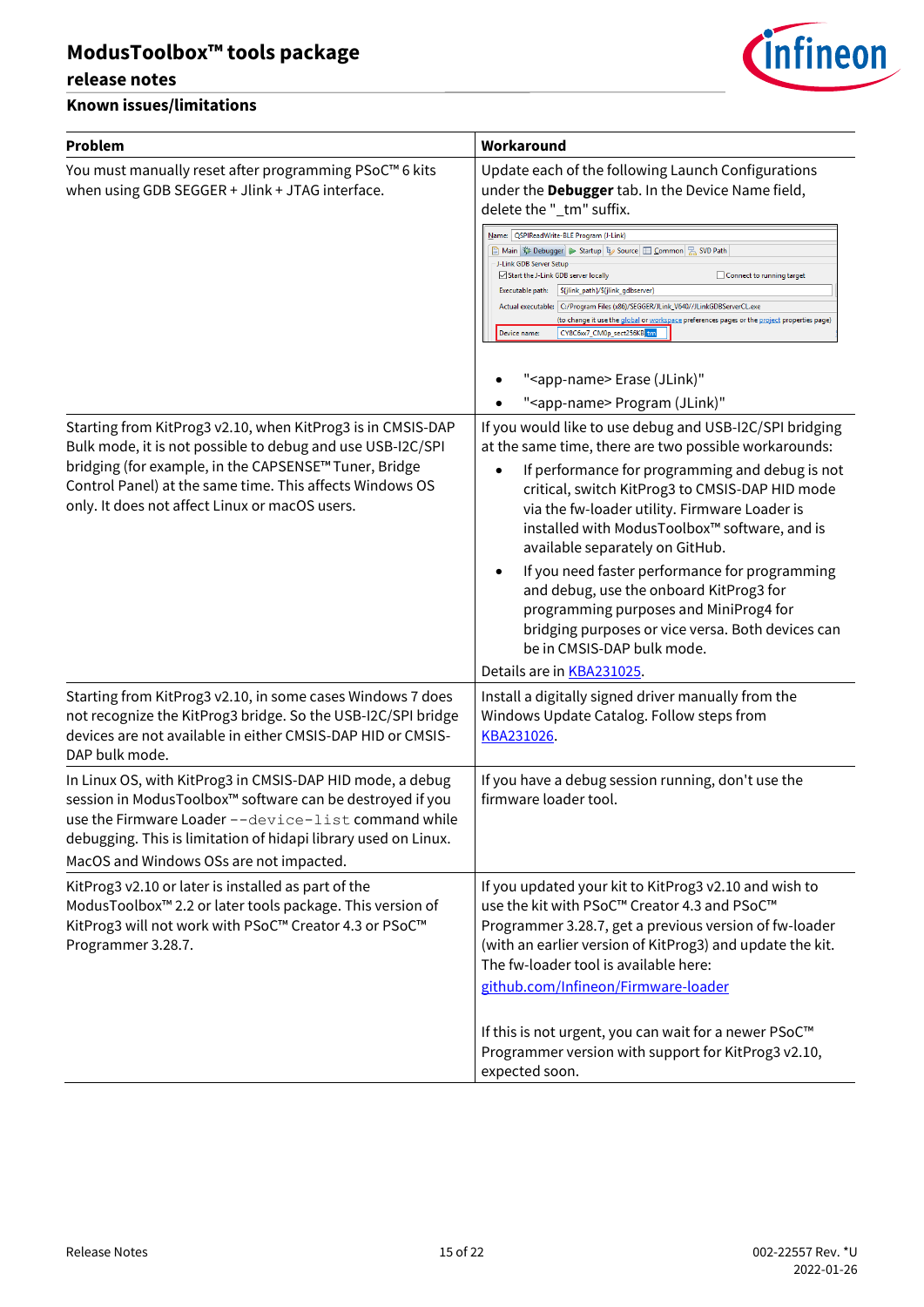### **Known issues/limitations**

## <span id="page-15-0"></span>**4.5 Eclipse IDE**

| <i><b>Cinfineon</b></i> |
|-------------------------|
|                         |

| Problem                                                                                                                                                                                                                                                                                                                                                                                                                                                                                  | Workaround                                                                                                                                                 |
|------------------------------------------------------------------------------------------------------------------------------------------------------------------------------------------------------------------------------------------------------------------------------------------------------------------------------------------------------------------------------------------------------------------------------------------------------------------------------------------|------------------------------------------------------------------------------------------------------------------------------------------------------------|
| In the Eclipse IDE you can open multiple, separate Terminals<br>(for example Terminal, Terminal 1, Terminal 2, etc.).<br>However, if you close the original, primary Terminal, the tool<br>does not allow you to open any new separate Terminals.<br>Instead new Terminals open as sub-tabs within the selected<br>Terminal.<br>日内国家国家<br>Console Problems II Memory & Terminal 1 & Terminal 2 88<br>  8   -<br>USCNR90T1JHZ  UCOM3 ¤ Closed> Telnet www.infineon.com (9/16/21, 7:30 AM) | To fix this issue, reset the Perspective using Window ><br><b>Perspective &gt; Reset Perspective.</b>                                                      |
| Sometimes when importing an application using the Eclipse<br>IDE, a message displays stating the following:<br>Unable to add the shared library project at<br>" <workspace_location>/mtb_shared" to the workspace. That<br/>project is for reference only; functionality is not affected.</workspace_location>                                                                                                                                                                           | This message can be safely ignored.                                                                                                                        |
| For some macOS machines running on M1 processors, the<br>Eclipse IDE may fail to start with a message such as:<br>"ModusToolbox quit unexpectedly."                                                                                                                                                                                                                                                                                                                                      | This problem occurs any time that Eclipse was last<br>opened in an empty workspace prior to a reboot. After<br>the reboot, the application fails to start. |
| The message details also state that the "attachment of code<br>signature supplement failed."                                                                                                                                                                                                                                                                                                                                                                                             | Run the following command in the<br>/Applications/ModusToolbox/ide_x.y/ModusToolbox.app<br>directory:                                                      |
|                                                                                                                                                                                                                                                                                                                                                                                                                                                                                          | xattr -dr com.apple.quarantine *                                                                                                                           |
|                                                                                                                                                                                                                                                                                                                                                                                                                                                                                          | You may have to adjust the path if you installed<br>Note:<br>ModusToolbox™ in a non-default location.                                                      |
|                                                                                                                                                                                                                                                                                                                                                                                                                                                                                          | When complete, launch the Eclipse IDE again. This<br>workaround works for all cases so far discovered.                                                     |
| In the updated Eclipse IDE for this release, the News tab has<br>been removed. However, it may appear if you open an older<br>release application in the updated IDE. If so, it may contain                                                                                                                                                                                                                                                                                              | The web page that provided content to the News tab is<br>no longer maintained. You can safely ignore the<br>message about site access.                     |
| an error message like:<br>"Unable to access the news site. Please check your<br>internet connection then click on the button below to<br>try again."                                                                                                                                                                                                                                                                                                                                     | If you want to remove the <b>News</b> tab from this<br>workspace, select Window > Perspective > Reset<br>Perpective                                        |
| Some BTSDK projects imported in the Eclipse IDE on macOS<br>and Linux fail to build.                                                                                                                                                                                                                                                                                                                                                                                                     | Identify what files were executable in the original<br>project (pre-export) and then manually fix them in the                                              |
| If an existing project is exported from Eclipse using File ><br>Export > General > Archive File, and then the resultant .zip                                                                                                                                                                                                                                                                                                                                                             | new imported project with the following terminal<br>command:                                                                                               |
| file is imported into another workspace using File > Import >                                                                                                                                                                                                                                                                                                                                                                                                                            | chmod +x <filename></filename>                                                                                                                             |
| General > Existing Projects into Workspace, any files that                                                                                                                                                                                                                                                                                                                                                                                                                               |                                                                                                                                                            |
| had the executable permission bit set in the original project<br>will have the executable bit stripped in the new imported<br>project.                                                                                                                                                                                                                                                                                                                                                   |                                                                                                                                                            |
| This can vary from project to project, but can include                                                                                                                                                                                                                                                                                                                                                                                                                                   |                                                                                                                                                            |
| executables necessary to the build process, which can cause                                                                                                                                                                                                                                                                                                                                                                                                                              |                                                                                                                                                            |
| the imported project to fail to build, or other possible side<br>effects depending on what executables may be in the archive.                                                                                                                                                                                                                                                                                                                                                            |                                                                                                                                                            |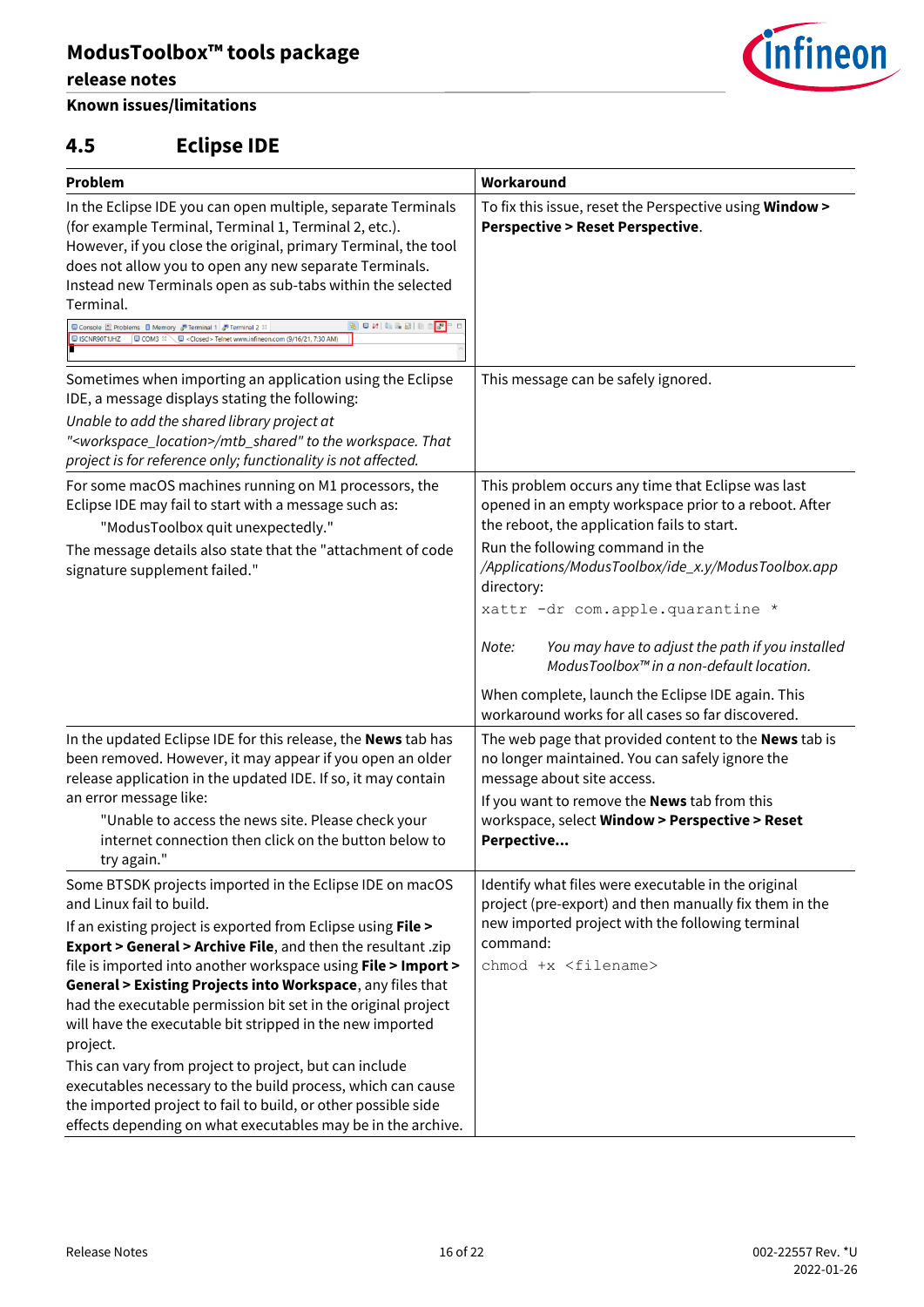### **release notes**



| Problem                                                                                                                                                                                                                                                                                                                                                                                                                                                                                                                                                                                                                                                                                                | Workaround                                                                                                                                                                                                                                                                                                                                                                                                                                                                                                                                                                                                                                                                                                                                                                                                                                                                                                                                                                                                                                                                                                                                                                                                                                                                                                                     |
|--------------------------------------------------------------------------------------------------------------------------------------------------------------------------------------------------------------------------------------------------------------------------------------------------------------------------------------------------------------------------------------------------------------------------------------------------------------------------------------------------------------------------------------------------------------------------------------------------------------------------------------------------------------------------------------------------------|--------------------------------------------------------------------------------------------------------------------------------------------------------------------------------------------------------------------------------------------------------------------------------------------------------------------------------------------------------------------------------------------------------------------------------------------------------------------------------------------------------------------------------------------------------------------------------------------------------------------------------------------------------------------------------------------------------------------------------------------------------------------------------------------------------------------------------------------------------------------------------------------------------------------------------------------------------------------------------------------------------------------------------------------------------------------------------------------------------------------------------------------------------------------------------------------------------------------------------------------------------------------------------------------------------------------------------|
| For projects that use external resources located outside of<br>the application folder root (such as mtb_shared,<br>wiced_btsdk, or 3rd-party libraries), some IDE code browsing<br>and analysis features (such as resolving includes or opening<br>object declarations for objects and headers located in those<br>external resources) may not be usable or show unresolved<br>includes immediately after project creation.                                                                                                                                                                                                                                                                            | These will be resolved after building the project, as the<br>IDE parses the output messages from the build to find<br>paths to those resources.                                                                                                                                                                                                                                                                                                                                                                                                                                                                                                                                                                                                                                                                                                                                                                                                                                                                                                                                                                                                                                                                                                                                                                                |
| On macOS Catalina, some IDE GUI windows/elements do not<br>display correctly in some cases.                                                                                                                                                                                                                                                                                                                                                                                                                                                                                                                                                                                                            | Resize the window or scroll to fix the display problem.<br>In some cases, use the Refresh option.<br>We are investigating these issues and will address them<br>in a future release.                                                                                                                                                                                                                                                                                                                                                                                                                                                                                                                                                                                                                                                                                                                                                                                                                                                                                                                                                                                                                                                                                                                                           |
| If you delete the shared library directory (named mtb_shared,<br>by default) from disk and then regenerate it using<br>make getlibs or the Library Manager, the directory will not<br>be restored properly for use in the Eclipse IDE.<br>This is because several files required by the Eclipse IDE are<br>not restored as they were when the application was created.<br>You can delete the mtb_shared directory at any time<br>Note:<br>because it can be recreated. You might do this when<br>sharing the application, for example. The shared<br>library directory only contains files that are already<br>controlled and versioned, so you should NOT check it<br>into a revision control system. | After regenerating the mtb_shared directory and<br>assorted libraries, open the Eclipse IDE and follow these<br>steps:<br>1. Delete the mtb_shared folder shown in the IDE<br>Project Explorer. Do NOT select the check box<br>"Delete project contents on disk" (if you do, you<br>will have to regenerate it again).<br>2. Select File > Import > C/C++ > Existing Code as<br>Makefile Project and click Next >.<br><b>Import Existing Code</b><br>Create a new Makefile project from existing code in that same<br>directory<br><b>Project Name</b><br>mtb_shared<br><b>Existing Code Location</b><br>C:\Users\CKF\mtw2.2\2703\recreate\mtb_shared<br>Browse<br>Languages<br>$\boxdot C$ $\boxdot C$ ++<br>Toolchain for Indexer Settings<br><none><br/><b>ARM Cros</b><br/><b>Cross GCC</b><br/><b>Cygwin GCC</b><br/>Show only available toolchains that support this platform<br/><math>^{\circledR}</math><br/><math>&lt;</math> Back<br/>Next<br/><b>Finish</b><br/>Cancel<br/>a. Under Existing Code Location, click<br/>Browse, navigate to the application's root<br/>directory, select the mtb_shared folder, and<br/>click Select Folder.<br/>b. Under Toolchain for Indexer Settings, select<br/><b>ARM Cross GCC.</b><br/>c. Click Finish.<br/>After the import completes, build the application.<br/>3.</none> |
| Some applications when imported into the Eclipse IDE from<br>Mbed OS fail to build with an error, such as:<br>cc1.exe fatal error: .mbed_config.h: No such file or<br>directory                                                                                                                                                                                                                                                                                                                                                                                                                                                                                                                        | This happens because the application is generating a<br>path to the <i>mbed_config.h</i> header file that make build<br>system cannot find. Fix this by removing the relative<br>path '.\' in the makefile. Change this:<br>ASM FLAGS += -include<br>ASM FLAGS += . \mbed config.h<br>To this:<br>ASM FLAGS $+=$ -include<br>ASM FLAGS += mbed config.h                                                                                                                                                                                                                                                                                                                                                                                                                                                                                                                                                                                                                                                                                                                                                                                                                                                                                                                                                                        |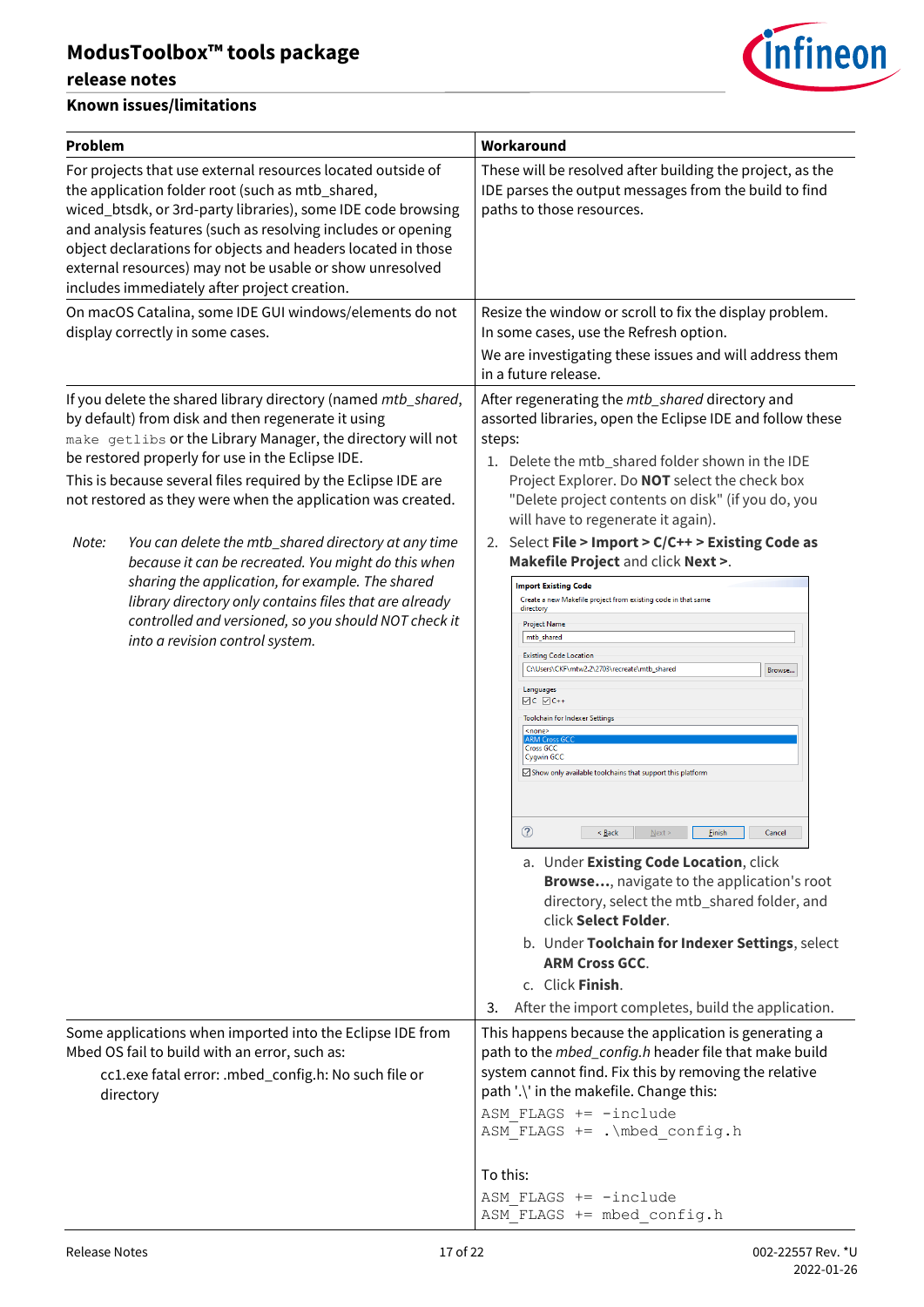### **release notes**

#### **Known issues/limitations**

| <b>Problem</b>                                                                                                                                                                                                                                                                                                                                        | Workaround                                                                                                                                                                                                                                                                                                                                                          |
|-------------------------------------------------------------------------------------------------------------------------------------------------------------------------------------------------------------------------------------------------------------------------------------------------------------------------------------------------------|---------------------------------------------------------------------------------------------------------------------------------------------------------------------------------------------------------------------------------------------------------------------------------------------------------------------------------------------------------------------|
| On Windows, when building a project and/or programming<br>the device, the IDE reports one or more errors similar to the<br>following:<br>*** fatal error - cygheap base mismatch detected -<br>0x18032C408/0x18032D408                                                                                                                                | This occurs because you likely have multiple versions of<br>Cygwin in your build environment path. The IDE uses a<br>version of Cygwin in the ModusToolbox™ installation<br>directory. Remove the instance of "C:\cygwin64\bin"<br>from your path.                                                                                                                  |
| Markdown (*.md) files do not render correctly in the IDE. For<br>example, tables do not show rows and columns. Also, the IDE<br>may show an error for the file such as:<br>"Cannot resolve element with id 'figure-1"".                                                                                                                               | This is a known issue with viewing markdown files in<br>Eclipse. Various rendering errors can be safely ignored.<br>We recommend using an external editor, such as Visual<br>Studio Code or Typora to view markdown files.                                                                                                                                          |
| When creating a new application, the IDE attempts to open<br>any found readme.md files. Occasionally (and randomly),<br>some of these files are opened in an external text editor<br>instead of in the IDE.                                                                                                                                           | This appears to be an Eclipse bug with no workaround.<br>However, since *.md files do not render well in Eclipse<br>(as noted above), you should use an external editor,<br>such as Visual Studio Code or Typora, and set that<br>editor as the default.                                                                                                            |
| Sometimes, the Eclipse "egit" plugin locks directories. This<br>prevents the Library Manager from removing BSPs/libraries<br>from these locked directories. When this happens, you will<br>see an error message in the Library Manager console<br>indicating that permission is denied for removing a particular<br>directory.                        | Before running the Library Manager from the Eclipse<br>IDE, right-click on the project and select Team ><br>Disconnect. When you are done with the Library<br>Manager, go to Team > Share Project and select the<br>correct project to reconnect.<br>Note Various projects may be set up differently, and the<br>process to use the Team options will vary as well. |
| The IDE Project > Build Configurations > Active menu item<br>to set Debug or Release mode is non-functional. This is due to<br>the project's Makefile.                                                                                                                                                                                                | To set Debug or Release mode, edit the project's<br>Makefile, which contains the following:<br># Default build configuration. Options<br>include:<br>-- build with minimal<br># Debug<br>optimizations, focus on debugging.<br># Release -- build with full optimizations<br>CONFIG=Debug                                                                           |
| If you include external folders/files in your application, the<br>Eclipse IDE will occasionally unselect your application project<br>in the Project Explorer. However, it will leave the Launch<br>section populated with links in the Quick Panel. Using those<br>Launch links may result in a reported error of "Could not<br>resolve cy_prj_path." | To resolve this, click on the appropriate project for your<br>application in the Project Explorer, and then click on<br>the Launch link again.                                                                                                                                                                                                                      |

# <span id="page-17-0"></span>**4.6 Library Manager**

| Problem                                                                                                                                                                                                                                                     | Workaround                                                                                                                                                                                                                            |
|-------------------------------------------------------------------------------------------------------------------------------------------------------------------------------------------------------------------------------------------------------------|---------------------------------------------------------------------------------------------------------------------------------------------------------------------------------------------------------------------------------------|
| When using multiple screens, if you move the Project Creator<br>and/or Library Manager between screens, your font sizes may<br>become too small to read. This might also happen if you<br>press [Ctrl] [+] or [Ctrl] [-], or open/close the laptop display. | Close the Project Creator and/or Library Manager.<br>Create an environment variable named<br>QT_ENABLE_HIGHDPI_SCALING, and set the value to 1.<br>When you reopen the tool, the font will remain<br>consistent with the screen size. |
|                                                                                                                                                                                                                                                             | This issue will be addressed in the next release of<br>ModusToolbox™ software.                                                                                                                                                        |
| Issue using a VPN.                                                                                                                                                                                                                                          | See Project Creator.                                                                                                                                                                                                                  |
| After running the Library Manager, the files shown in the<br>Eclipse IDE Project Explorer are not updated.                                                                                                                                                  | To see the updated files, click on the project in the IDE<br>Project Explorer and press [F5] to refresh the Eclipse<br>view.                                                                                                          |

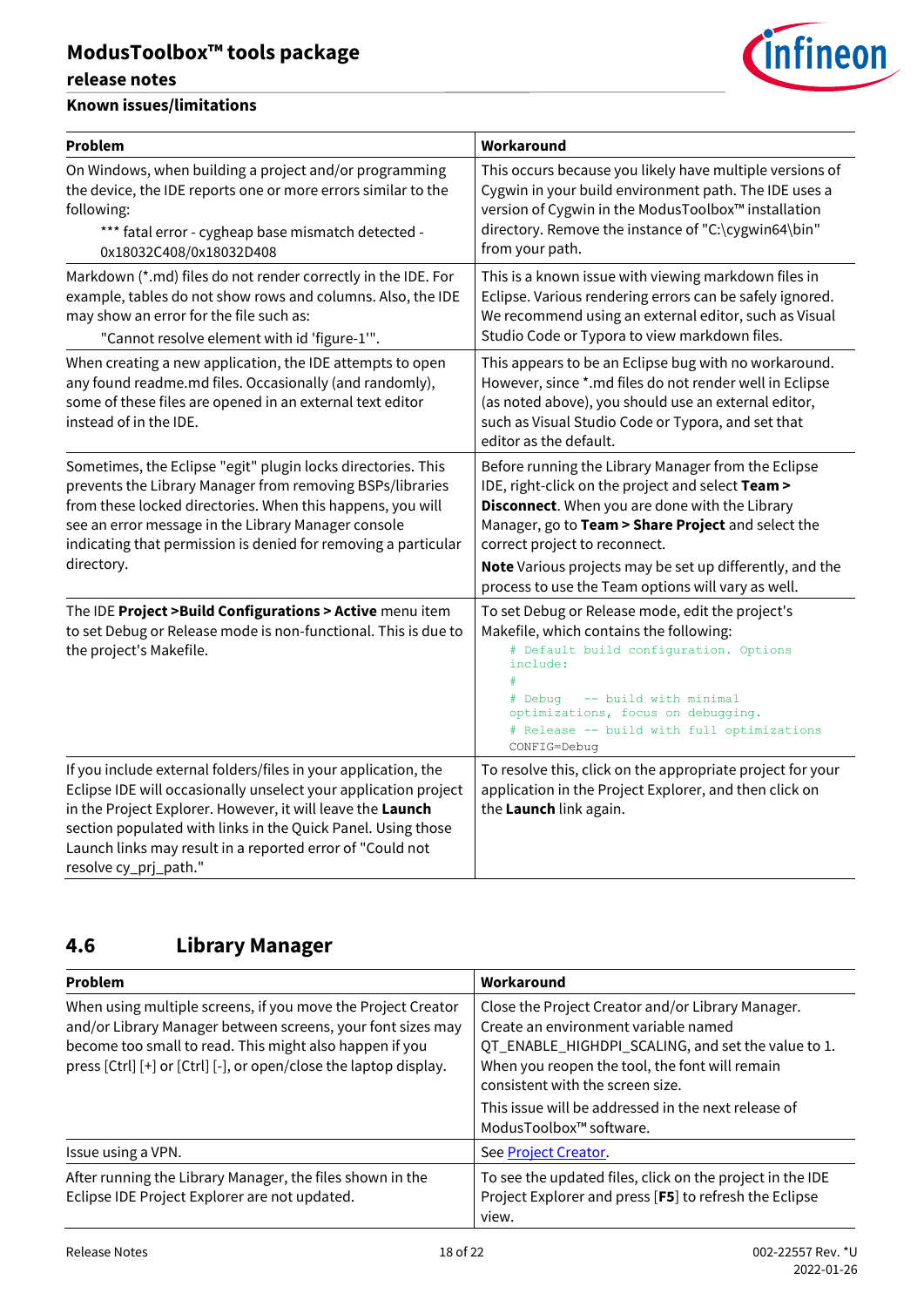#### **release notes**

#### **Known issues/limitations**

| <b>Problem</b>                                                                                                                                                                                                                                                                                                                                                                                                                                  | Workaround                                                                                                                                                                                                                                                                                          |
|-------------------------------------------------------------------------------------------------------------------------------------------------------------------------------------------------------------------------------------------------------------------------------------------------------------------------------------------------------------------------------------------------------------------------------------------------|-----------------------------------------------------------------------------------------------------------------------------------------------------------------------------------------------------------------------------------------------------------------------------------------------------|
| Opening multiple instances of the Library Manager at the<br>same time for the same application could cause confusion<br>and indeterminate states in applications.                                                                                                                                                                                                                                                                               | Do not open multiple instances of the Library Manager<br>for the same application. This issue will be addressed in<br>a later release.                                                                                                                                                              |
| Sometimes when you click Update in the Library Manager,<br>the tool will begin to process your request and then appear<br>to freeze.                                                                                                                                                                                                                                                                                                            | Terminate the Library Manager and relaunch it. This<br>issue will be addressed in a future release.                                                                                                                                                                                                 |
| When you remove a library item, the Library Manager deletes<br>the associated directory from the "libraries" directory<br>(typically this is called "libs"). On Windows, if there are any<br>processes that have a lock on that directory, or a file in that<br>directory, the directory removal will not work completely.<br>The Library Manager will remove most of the directory<br>contents and will also mark the library item as removed. | To remove the library completely, you must release the<br>lock on the folder or file, and then manually delete the<br>directory. The steps to release the lock depend entirely<br>on the process that is holding the lock. Common<br>scenarios include:                                             |
|                                                                                                                                                                                                                                                                                                                                                                                                                                                 | A command-line prompt is in that directory. In<br>this case, "cd" to a different directory.<br>A text editor has a file from that directory open. In<br>$\bullet$<br>this case, close the file in the text editor.<br>Depending on the text editor, you may have to<br>exit the entire text editor. |
|                                                                                                                                                                                                                                                                                                                                                                                                                                                 | The Eclipse git "egit" plugin has a lock on the<br>folder. In this case, exit and restart the<br>ModusToolbox™ Eclipse IDE.                                                                                                                                                                         |
|                                                                                                                                                                                                                                                                                                                                                                                                                                                 | In all cases, once the lock is removed you must remove<br>the associated directory from the libraries directory<br>before the Library Manager will be able to work with<br>that particular library again.                                                                                           |

# <span id="page-18-0"></span>**4.7 Device Configurator**

| Problem                                                                                                                                                                                                                                                                                                                                                                   | Workaround                                                                                                                                                                                                |
|---------------------------------------------------------------------------------------------------------------------------------------------------------------------------------------------------------------------------------------------------------------------------------------------------------------------------------------------------------------------------|-----------------------------------------------------------------------------------------------------------------------------------------------------------------------------------------------------------|
| On macOS machines, there is an issue with the the Device<br>Configurator Create Design dialog where you cannot select<br>the desired MCU device from the list with the mouse. When<br>you type in a partial part number, a drop-down menu displays<br>various part numbers that match the value you typed.<br>However, you cannot select the one you want with the mouse. | To select the desired device, either type the complete<br>part number in the field or use the arrow keys on the<br>keyboard.<br>This is a known Qt bug (third-party company), which<br>has been reported. |

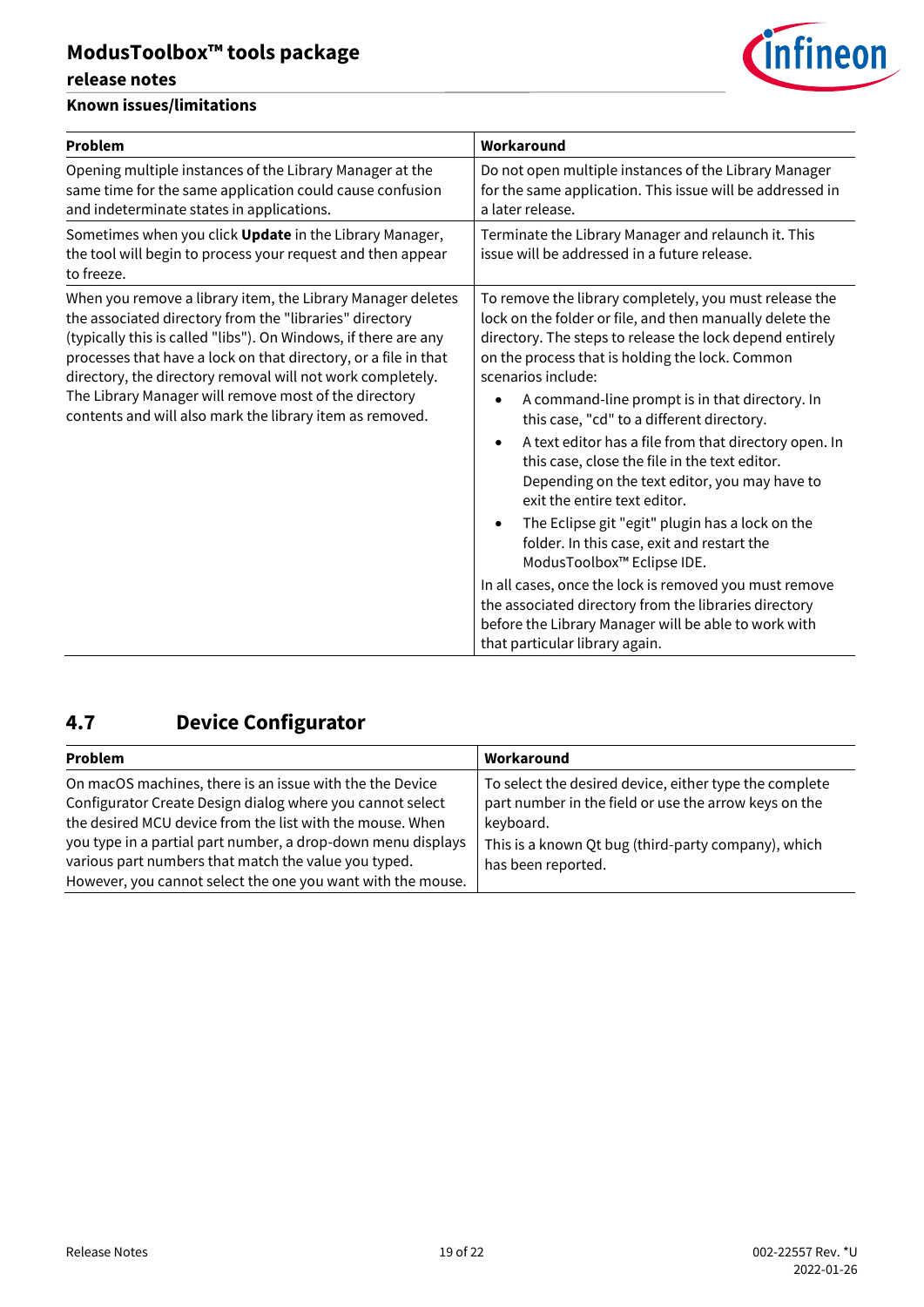#### **release notes**

#### **Known issues/limitations**

### <span id="page-19-0"></span>**4.8 CAPSENSE™ Tuner**

| Problem                                                                                                                                                           | Workaround                                                                                                                                                                                                                |  |
|-------------------------------------------------------------------------------------------------------------------------------------------------------------------|---------------------------------------------------------------------------------------------------------------------------------------------------------------------------------------------------------------------------|--|
| If using the UART communication interface, a low packet-<br>transferring rate may cause the CAPSENSE™ Tuner to<br>disconnect due to a data-reading timeout error. | You can resolve this using either of these solutions:<br>Increase the UART communication baud rate.<br>$\bullet$<br>Increase the value of the<br>٠<br>uartSingleReadTimeout parameter available in<br>the tuner INI file. |  |
|                                                                                                                                                                   | You can find the tuner INI file as follows:<br>Windows:<br>$\bullet$<br>%LOCALAPPDATA%\Infineon_Technologies_AG\Mo<br>dusToolbox<br>Linux:<br>~/.local/share/Infineon_Technologies_AG/ModusTo<br>olbox                    |  |
|                                                                                                                                                                   | MacOS:                                                                                                                                                                                                                    |  |

*HOME/Library/Application* 

*Support/Infineon\_Technologies\_AG\ModusToolbox*

## <span id="page-19-1"></span>**4.9 Machine Learning**

| <b>Problem</b>                                                                                                                                                                                 | Workaround<br>There is no workaround for this problem. We currently<br>do not support machine learning on M1-based macOS<br>machines.<br>This error is caused by using a hex that was not<br>generatated by a macOS machine. Rebuild the hex<br>using macOS and retry the operation. |  |
|------------------------------------------------------------------------------------------------------------------------------------------------------------------------------------------------|--------------------------------------------------------------------------------------------------------------------------------------------------------------------------------------------------------------------------------------------------------------------------------------|--|
| The ml-coretools model converter fails on macOS machines<br>running on M1 processors.                                                                                                          |                                                                                                                                                                                                                                                                                      |  |
| On macOS, maching learning validation on target fails with a<br>message similar to the following:<br>/Applications/ModusToolbox/tools_2.4/ml-coretools/ml-<br>coretools-streaming failed (255) |                                                                                                                                                                                                                                                                                      |  |
| Large datasets >10 MB will take > 2 minutes to complete.<br>Also, the system may run out of memory causing the<br>conversion process to fail.                                                  | Use datasets smaller than 10 MB as much as possible, or<br>use a computer with more memory.                                                                                                                                                                                          |  |

### <span id="page-19-2"></span>**4.10 Documentation**

| <b>Problem</b>                                          | Workaround                                        |
|---------------------------------------------------------|---------------------------------------------------|
| Various documents included with the release may contain | New versions of documents, including this release |
| incomplete information, or may not contain up-to-date   | notes document, may be available online at:       |
| screen captures or information.                         | https://www.cypress.com/products/modustoolbox-    |
|                                                         | software-environment                              |

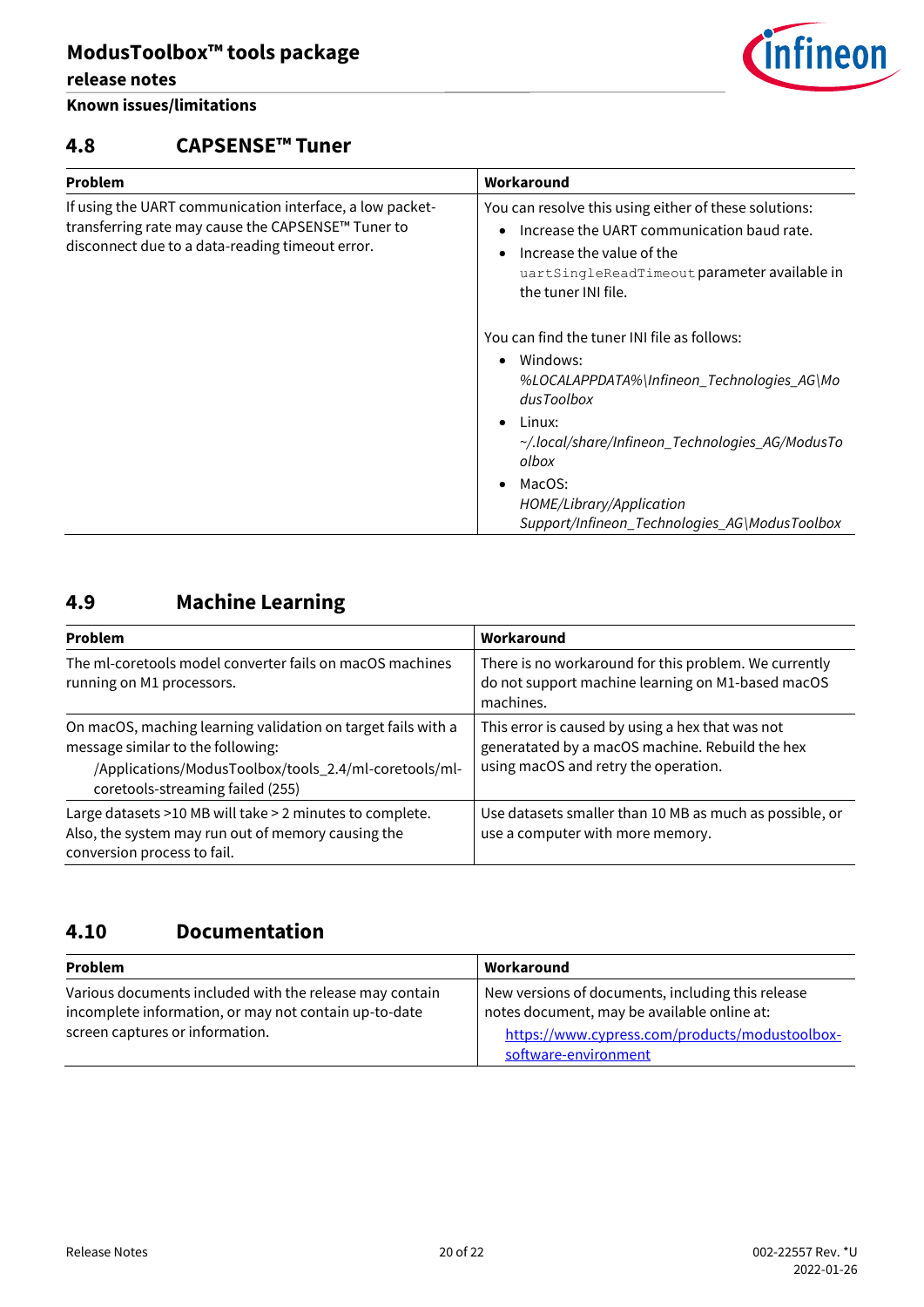

# **Revision history**

| <b>Revision</b>            | Date       | <b>Description of Change</b>                                                                          |
|----------------------------|------------|-------------------------------------------------------------------------------------------------------|
| $***$                      | 12/29/2017 | Initial Release.                                                                                      |
| $\,{}^\star \! \mathsf{A}$ | 11/21/2018 | Updates for Production.                                                                               |
| *B                         | 09/19/2019 | Updates for version 1.1.                                                                              |
| $^{\ast}$ C                | 10/18/2019 | Updates for version 2.0.                                                                              |
| *D                         | 10/21/2019 | Copyright text for FreeType.                                                                          |
| *E                         | 11/04/2019 | Added known issues.                                                                                   |
| *F                         | 03/26/2020 | Updates for version 2.1.                                                                              |
| *G                         | 04/07/2020 | Adding Known Issues for version 2.1; fixed Rev. in footer.                                            |
| *H                         | 04/21/2020 | Adding known Issue for QSPI Configurator.                                                             |
| $^*$                       | 05/20/2020 | Removed fixed known issue.                                                                            |
| ۰J                         | 06/29/2020 | Added known issues for Programming/Debugging.                                                         |
| *K                         | 09/01/2020 | Updates for version 2.2.                                                                              |
| *L                         | 09/25/2020 | Added several known issues.                                                                           |
| $*M$                       | 10/19/2020 | Added issue about programming in DeepSleep mode.                                                      |
| *N                         | 12/04/2020 | Added issue about Eclipse IDE and macOS Big Sur.                                                      |
| *O                         | 12/10/2020 | Added issued for no access to GitHub.                                                                 |
| *P                         | 03/25/2021 | Updates for version 2.3. Updated text for M1 workaround. Added issue about importing into<br>Eclipse. |
| *Q                         | 04/22/2021 | Updated text for known issue about build failing in Eclipse for imported projects.                    |
| $*{\sf R}$                 | 07/07/2021 | Added issue for PSoC™ 4 error message that can be ignored.                                            |
| *S                         | 09/23/2021 | Updates for version 2.4.                                                                              |
| *T                         | 10/08/2021 | Updated the version of modus-shell for Windows to 1.3.0.                                              |
|                            |            | Added build issues for legacy BTSDK projects, as well as XMC™ projects using Linux and IAR.           |
| *U                         | 01/26/2022 | Added issue for font size on Project Creator and Library Manager when using multiple screens,         |